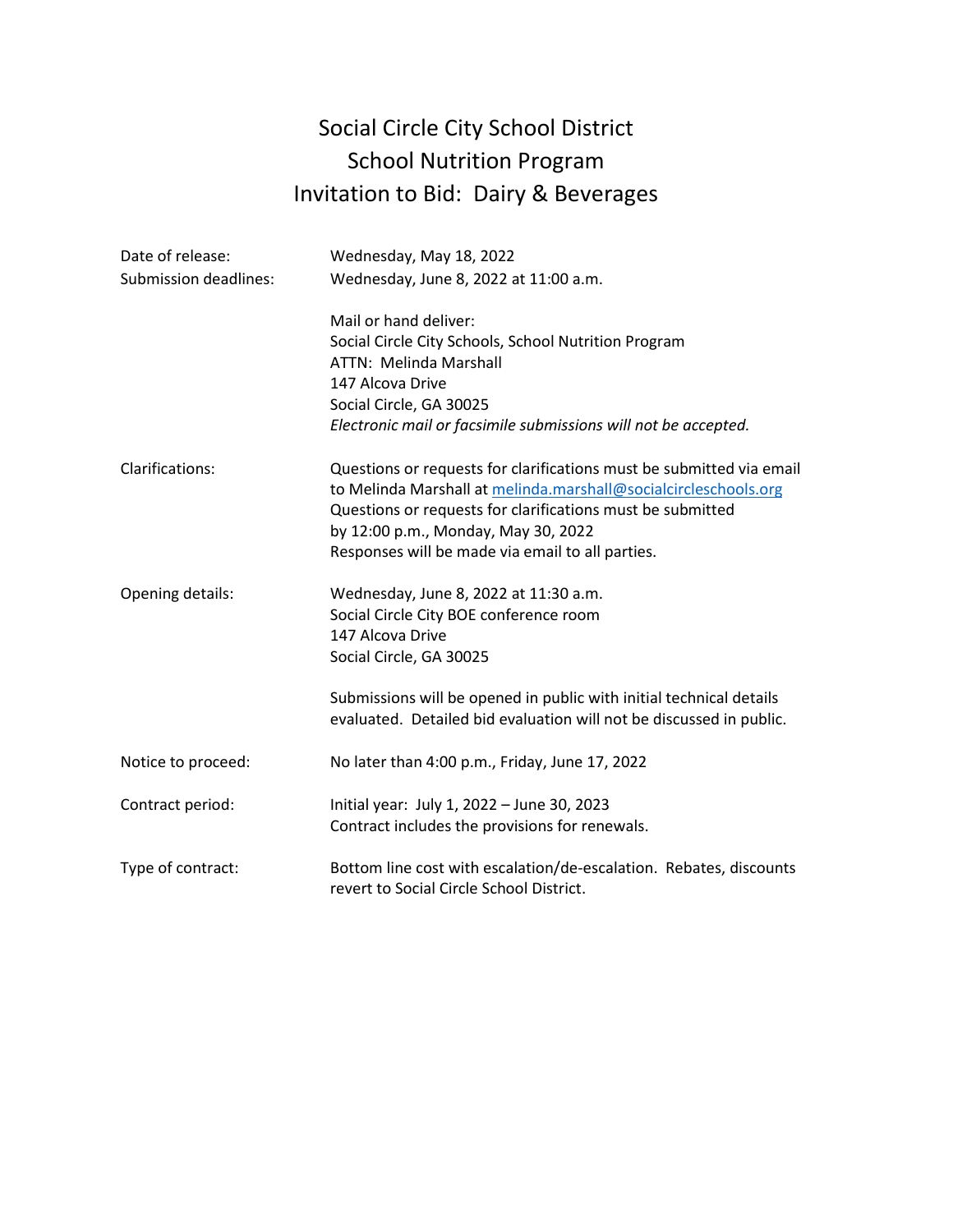# Table of contents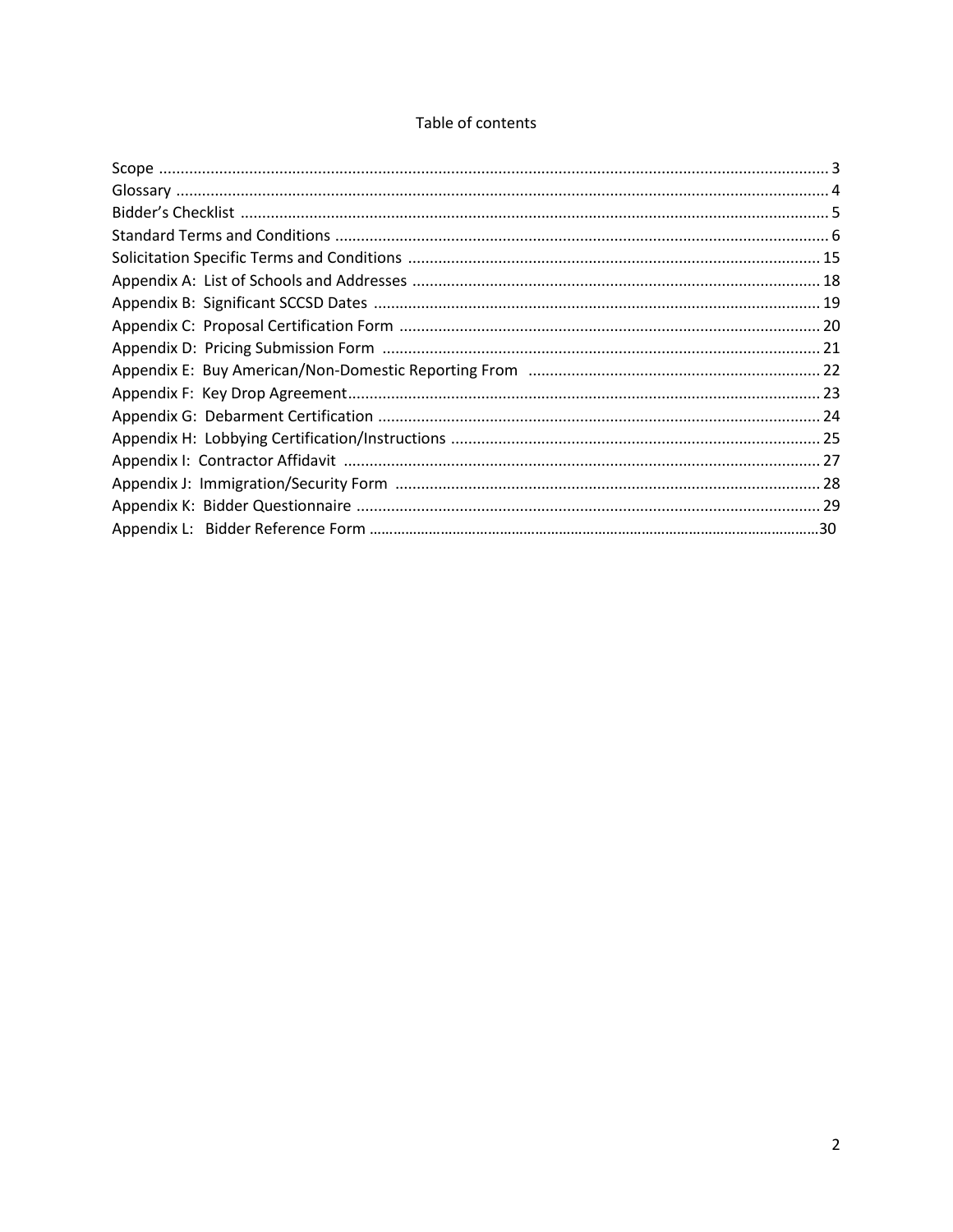#### Scope and purpose

The purpose of this solicitation is to secure a responsive and responsible vendor for milk and 100% juice beverage deliveries for the Social Circle City School District (SCCSD). The responsible vendor must have demonstrated both production capacity as well as delivery ability to serve all three (3) schools in the SCCSD on a semiweekly basis during the school year. Reliable, consistent, accurate daily deliveries to all three (3) sites are required as a part of this solicitation.

SCCSD requires the first delivery to be between July 25 and August 2, 2022; with semi-weekly deliveries beginning on the first day of school, August 3, 2022. The semi-weekly deliveries are suspended during planned school holidays and on inclement weather days (as determined and announced by SCCSD officials).

Estimated purchase quantities have been provided, but are to be treated as estimates only. Actual purchases may be greater or less than estimated quantities. Vendor may not require SCCSD purchase up to or only estimated quantities. SCCSD is not liable for any costs associated with providing a response to this bid.

#### Contractor Qualifications

Proposals will only be evaluated for vendors which, in the sole determination of SCCSD, represent qualified and responsible vendors. For a vendor to be considered qualified, the following minimum criteria must be met:

- A. The vendor shall provide proof that all items are regularly stocked during a normal school year (beginning at the end of July continuing through the end of May).
- B. The vendor shall have financing adequate to product items in the most economical quantities. Vendors may be required to submit a current financial statement and/or D&B rating.
- C: The vendor must demonstrate the capability to provide accurate, reliable, and timely reports, invoices, and statements.
- D. The vendor must have a thorough Food Defense Plan in place at all levels of the service process. Sanitation and safety supported by a current HACCP plan must be an integral part of the day-to-day operation.

# Solicitation submission instructions

Submissions must comply with the following requirements:

- 1. Two (2) printed copies of all sheets requiring signatures as well as printed copies of the pricing submission worksheet must be submitted. *Please do not return all pages of this solicitation, only those which require signatures or information are necessary to be returned. See Bidder's checklist.*
- 2. Corrections of errors for manual entry items should be crossed out, corrections entered, and initialed by the person authorized to sign the proposal. Erasures or the use of "White Out" or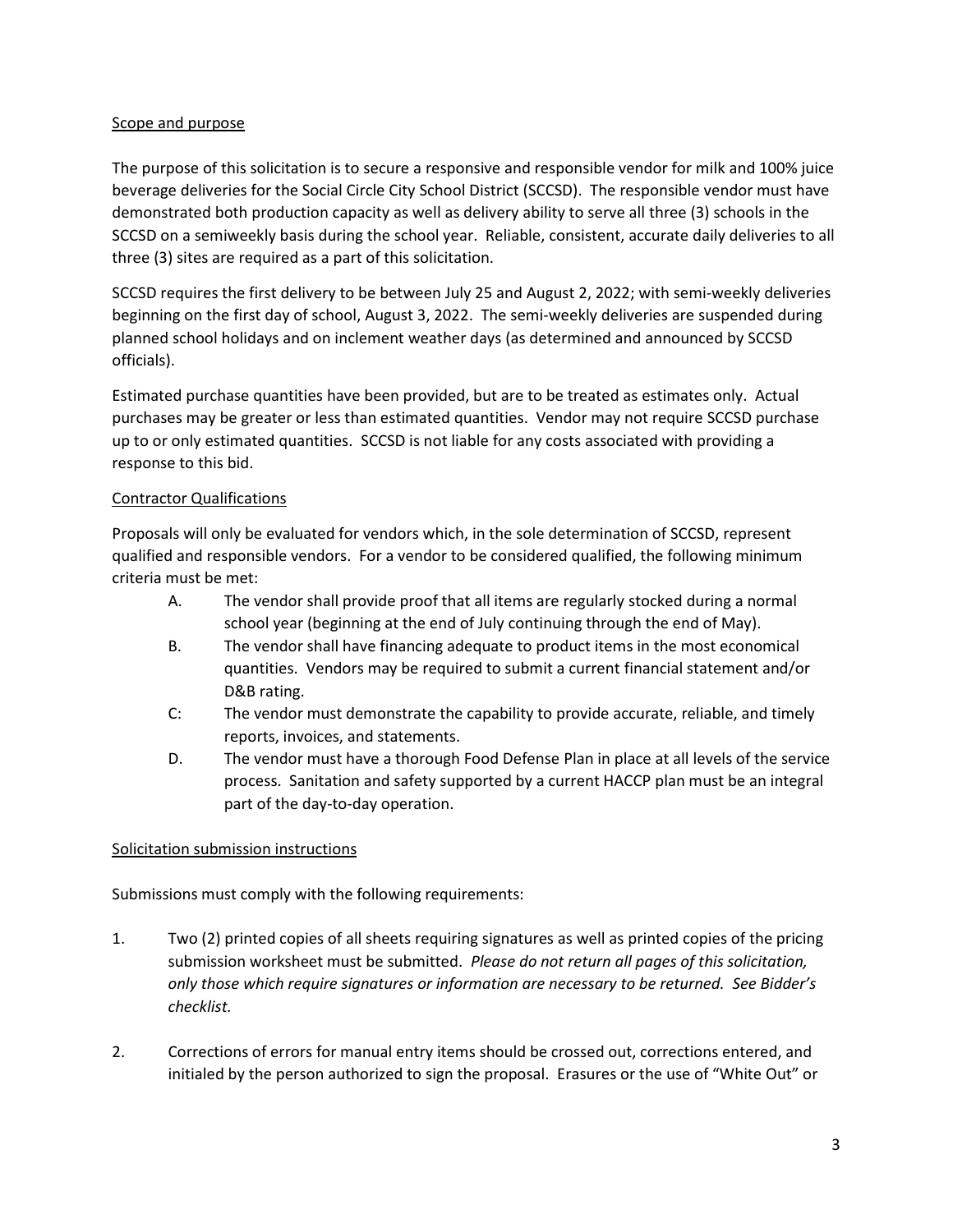other correction film may be cause for rejection. No proposal shall be altered or amended after the deadline set for submission.

- 4. Submissions must be clearly marked "Milk Bid" on the outside of the submission envelope.
- 5. Proposal submitted by facsimile or electronic mail will not be accepted.
- 6. Pricing must be submitted using the provided worksheet which is part of the solicitation document. Pricing may not be submitted on company produced forms.

By submitting your proposal, you are guaranteeing that your company can provide goods and services to meet the requirements of this solicitation during the contract period.

#### **Glossary of terms**

| Addendum             | Change, addition, alteration, correction, or revision to the solicitation or  |
|----------------------|-------------------------------------------------------------------------------|
|                      | contract document following award.                                            |
| Amendment            | Change, addition, alteration, correction, or revision required prior to       |
|                      | solicitation submission date/time                                             |
| Bid unit             | Unit designation by which pricing will be compared.                           |
| Bid units/case       | The number of individual bid units per delivered case of product.             |
| Damaged item         | An item that has sustained damage that could allow spillage from the          |
|                      | original container, alteration of the standard of quality from the originally |
|                      | produced product, or jeopardize food safety.                                  |
| <b>Force Majeure</b> | A condition typically caused by catastrophic conditions which cause           |
|                      | unforeseen, drastic increase in raw goods used in the manufacturing process   |
|                      | or fuel costs. Simple increases in product or fuel costs are not considered   |
|                      | "force majeure".                                                              |
| <b>NSLP</b>          | National School Lunch Program                                                 |
| <b>SBP</b>           | School Breakfast Program                                                      |
| <b>USDA</b>          | United States Department of Agriculture                                       |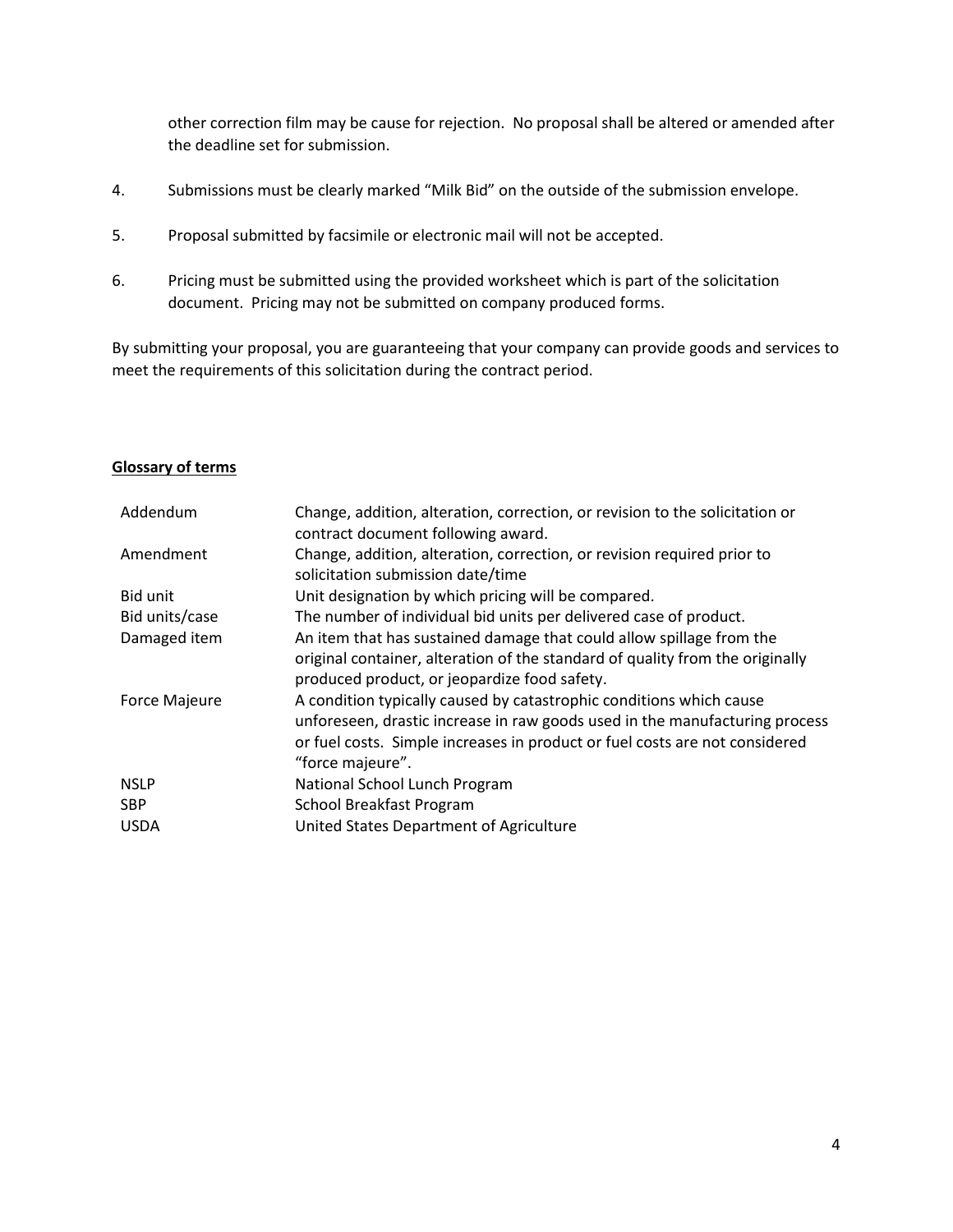# Bidder's Checklist Social Circle City School District Dairy & Beverage Bid Solicitation

| Company name:              |  |
|----------------------------|--|
| Authorized representative: |  |
| Date:                      |  |

By submitting a response to this solicitation, the bidder's authorized representative acknowledges that he/she:

- Has read all information and instructions contained herein
- Agrees to comply with the requirements and instructions contained herein
- Is authorized to legally bind his/her company to meet the requirements of the contract

# Submission:

Clearly label the front of the outside submission envelope:

Dairy and Beverage Bid ATTN: Melinda Marshall Social Circle City School Nutrition

Items which must be returned:

- Bidder's checklist
- Proof of insurance
- \_\_\_\_\_Appendix C: Proposal Certification
- **Appendix D: Pricing Submission Form**
- Appendix E: Buy American/Non-Domestic Reporting Form
- Appendix F: Key Drop Agreement
- **EXECUTE: Appendix G: Debarment Certification**
- **Appendix H: Lobbing Certification**
- \_\_\_\_\_Appendix I: Contractor Affidavit
- \_\_\_\_\_Appendix J: Immigration/Security Form
- Appendix K: Bidder Questionnaire
- Appendix L: Reference Form
- Four samples of marketing materials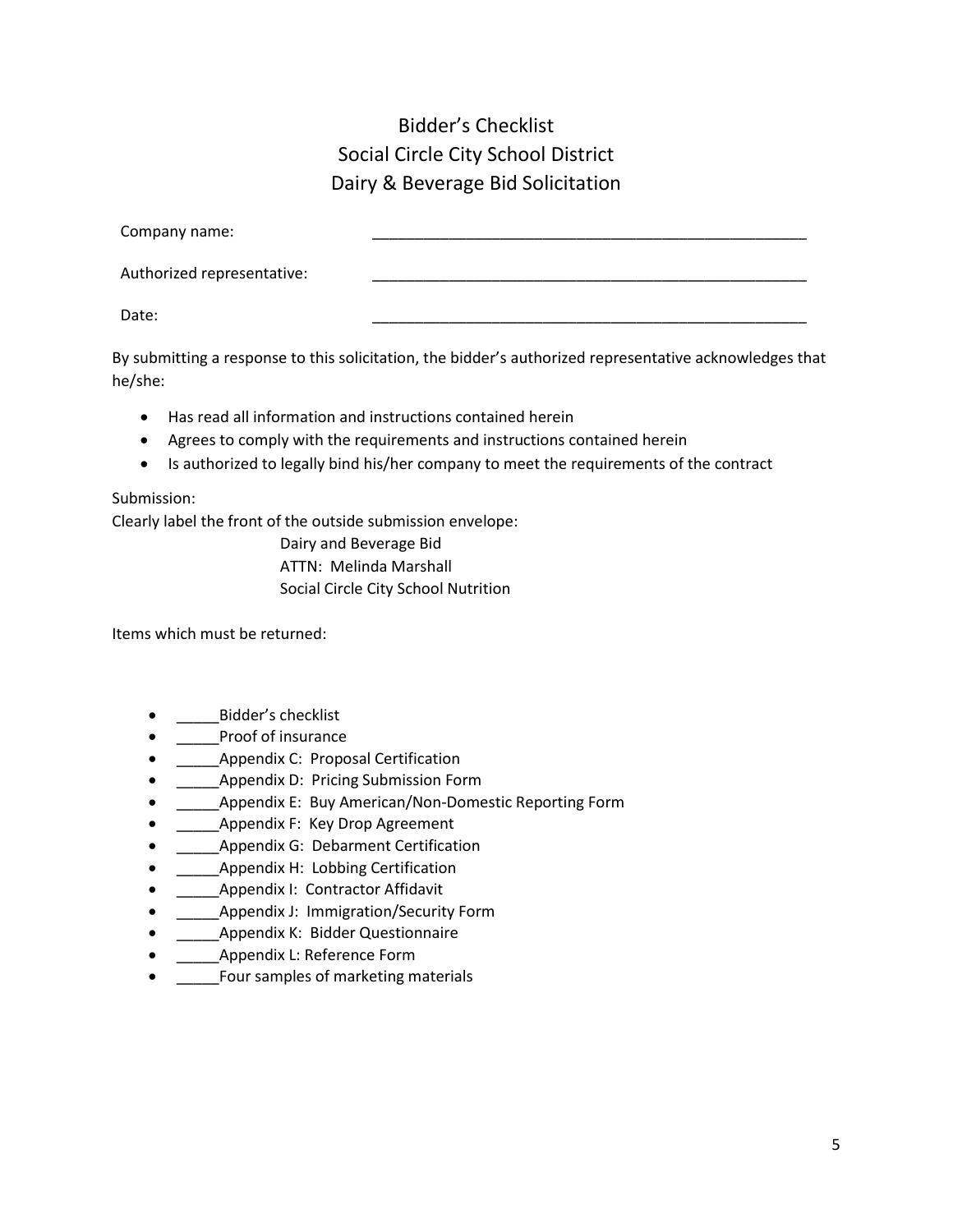#### Standard Terms and Conditions

#### **Assignment**

No part of this contract nor any of its provisions may be assigned, sub-contracted, or transferred without the written consent of the bid administrator or his/her designee.

#### **Award Determination**

This solicitation will be awarded to a single vendor. Bid prices must be guaranteed and remain valid for the first month, after which pricing may be adjusted based on USDA AMS Federal Market Order No. 7 documentation.

SCCSD reserves the right, in its sole discretion, to accept or reject any or all bids or parts thereof.

Award will be made to the most responsible, responsive bidder based on price, product acceptability, product availability, past vendor experience, references, and compliance with solicitation specific specifications and requirements. The awarded vendor may or may not necessarily be the vendor with the lowest cost per half pint of milk.

#### **Bidder Responsibility**

It is the responsibility of each bidder to examine the entire solicitation, seek clarification in writing, and check its offer for accuracy before submitting the offer. Lack of care in preparing an offer shall not be grounds for withdrawing an offer after the offer due date and time, nor shall it give rise to any contract claim. Lack of care in preparing an offer shall not be grounds for pricing adjustments which do not benefit the SCCSD.

#### **Buy American Provision**

Section 104(d) of the William F. Goodling Child Reauthorization Act of 1998 requires schools participating in the NSLP and SBP to purchase, to the maximum extent possible, domestic commodities or products used in meals served in the NSLP and SBP. "Domestic commodity or product" is defined as one that is produced in the United States and over 51 percent of the final processed product consists of agricultural commodities that are grown domestically.

The pricing worksheet includes a column in which vendors shall note items which may be sourced from non-domestic locations. Items which are marked as potential for non-domestic should then be carried to the non-domestic worksheet for further explanation. If a domestic product is awarded and becomes unavailable, the vendor must notify SCCSD prior to delivering a non-domestic product.

Products which have multiple ingredients are expected to contain at least 51% American origin ingredients. Products which do not contain at least 51% American origin ingredients must have a statement on file with SCCSD justifying the non-domestic origin of the ingredients.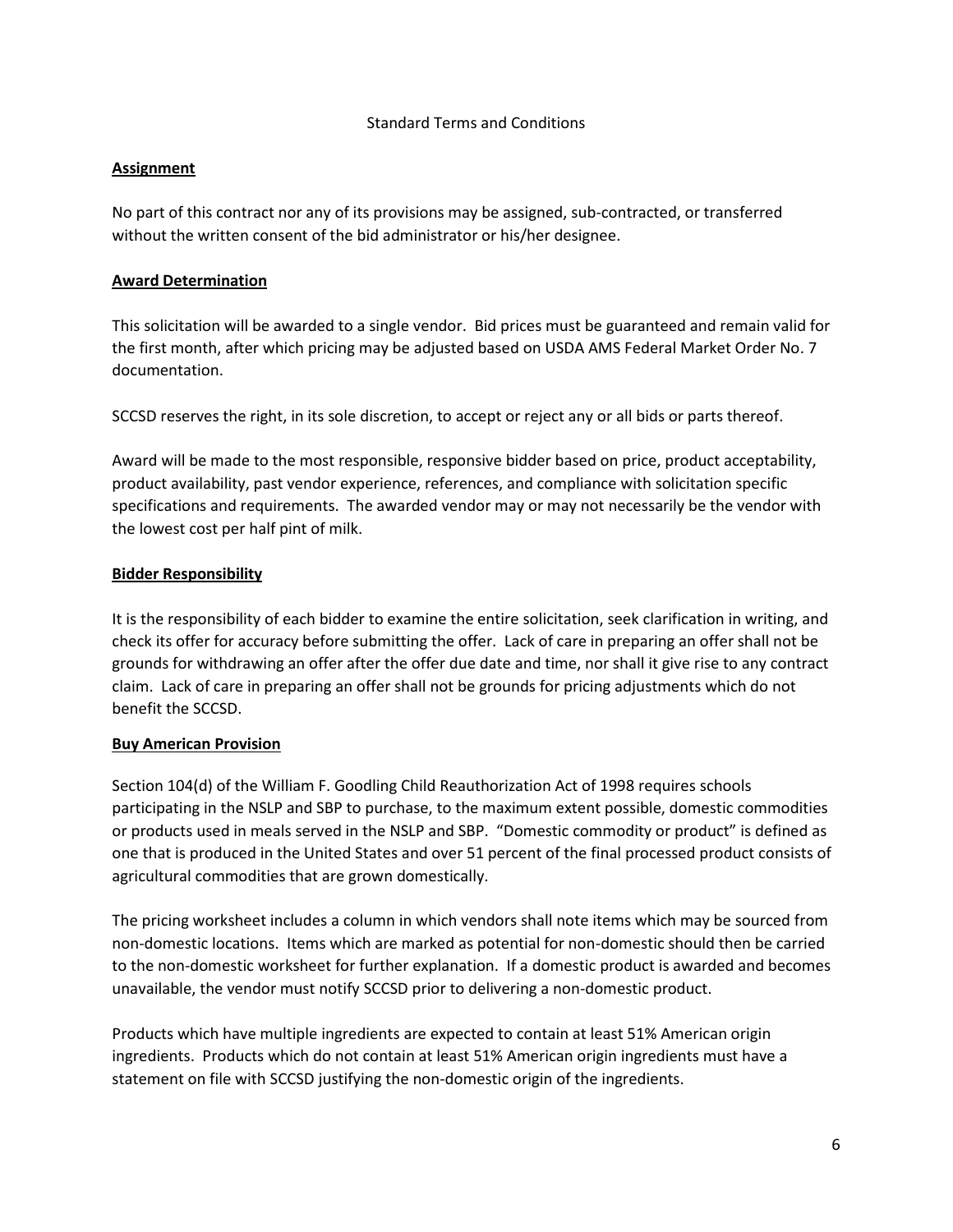#### **Civil Rights Provision**

The vendor offering products or services under this solicitation must comply with the provisions of the Civil Rights Act of 1964, as amended.

The vendor must comply with applicable federal, state, and local laws and regulations pertaining to wages, hours, and conditions of employment. In connection with vendor's performance of work under this contract, vendor agrees not to discriminate against any employee(s) or applicant(s) for employment because of age, race, religious creed, sex, national origin or handicap.

In accordance with Federal civil rights law and U.S. Department of Agriculture (USDA) civil rights regulations and policies, the USDA, its Agencies, offices, and employees, and institutions participating in or administering USDA programs are prohibited from discriminating based on race, color, national origin, sex, disability, age, or reprisal or retaliation for prior civil rights activity in any program or activity conducted or funded by USDA.

The bidder hereby agrees that it will comply with Title VI of the Civil Rights Act of 1964 (42 U.S.C. § 2000d et seq.), Title IX of the Education Amendments of 1972 (20 U.S.C. § 1681 et seq.), Section 504 of the Rehabilitation Act of 1973 (29 U.S.C. § 794), the Age Discrimination Act of 1975 (42 U.S.C. § 6101 et seq.); all provisions required by the implementing regulations of the Department of Agriculture; Department of Justice Enforcement Guidelines, 28 CFR Part 50.3 and 42; and FNS directives and guidelines, to the effect that, no person shall, on the grounds of race, color, national origin, sex, age, or disability, be excluded from participation in, be denied benefits of, or otherwise be subject to discrimination under any program or activity for which the program applicant receives Federal financial assistance from FNS; and hereby gives assurance that it will immediately take measures necessary to effectuate this agreement.

USDA is an equal opportunity provider and employer.

# **Clean Water/Clean Air Act**

Vendor agrees to comply with all applicable standards, orders, or requirements issued under section 306 of the Clean Air Act (42 USC 1857 (h) Clean Air and Water Certification). Vendor certifies that none of the facilities it uses to produce goods provided under the contract are on the Environmental Protection Agency (EPA) list of violating facilities. Vendor will immediately notify SCCSD of the receipt of any communication indicating that any of the vendor's facilities are under consideration to be listed on the EPA list of violating facilities.

# **Code of Conduct**

All representatives of SCCSD will conduct themselves in a manner which reflects the highest level of professionalism at all times and in a manner consistent with the State of Georgia Code of Ethics as set forth by the Georgia Professional Standards Commission. SCCSD SNP will maintain and follow a department specific code of ethics.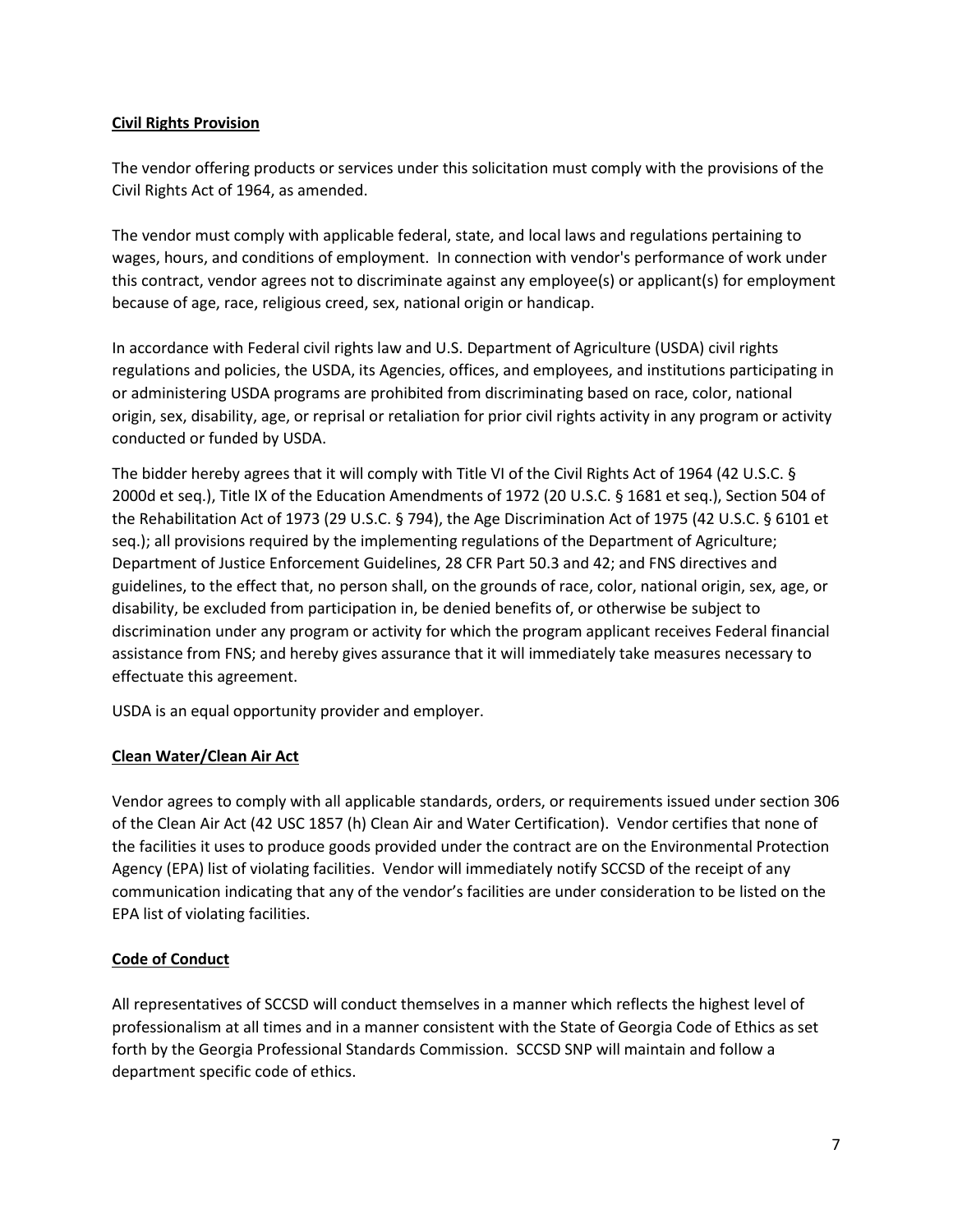#### **Competition**

This solicitation is intended to promote competition. If the language, specifications, terms, and conditions, or any combination thereof restricts or limits the requirements in this solicitation to a single source, it is the responsibility of the interested vendor to notify SCCSD in writing of the concern so as to be received at least five (5) days prior to the opening date. The solicitation may or may not be changed but a review of such notification will be made prior to award.

### **Contract Management**

SCCSD will maintain a local procurement plan which includes contract management procedures. These procedures will include methods by which contract disputes (pricing issues, delivery and service issues, etc.) will be addressed and documented.

#### **Contract Period/Option to Extend**

The initial term of this contract will be for one year commencing on the dates specified herein. SCCSD reserves the right, but is not required, to renew the contract for up to four (4) additional one (1) year period(s) upon the mutual agreement of both parties. Renewal periods will automatically renew unless either party gives a written thirty (30) day termination notice. Renewal periods will cover the period of July 1, through June 30, of the appropriate year(s).

#### **Debarment and Suspension**

Institutions shall solicit offers from, award contracts to, and consent to subcontracts with responsible contractors and/or principals only. The serious nature of debarment and suspension requires that sanctions be imposed only in the public interest for the Government's protection and not for purposes of punishment. Institutions shall impose debarment or suspension to protect the Government's interest and only for the causes and in accordance with the procedures set forth in Federal Acquisition Regulation (FAR) 48 C.F.R. Ch.1 Subpart 9.4.

By signing this agreement, the bidder is testifying that the company he/she represents is not debarred, suspended and nor does it have any ineligible or voluntary exclusions with the U.S. Department of Agriculture or any other Federal or State Agency. All responses will be verified.

Contractor certifies that the Contractor and/or any of its subcontractors or principals have not been debarred, suspended, or declared ineligible by any agency of the State of Georgia or any agency of the Federal government or as defined in the Federal Acquisition Regulation (FAR) 48 C.F.R. Ch.1 Subpart 9.4. Contractor will immediately notify the School Food Authority if Contractor is debarred or placed on the Consolidated List of Debarred, Suspended, and Ineligible Contractors by a federal entity.

# **Default**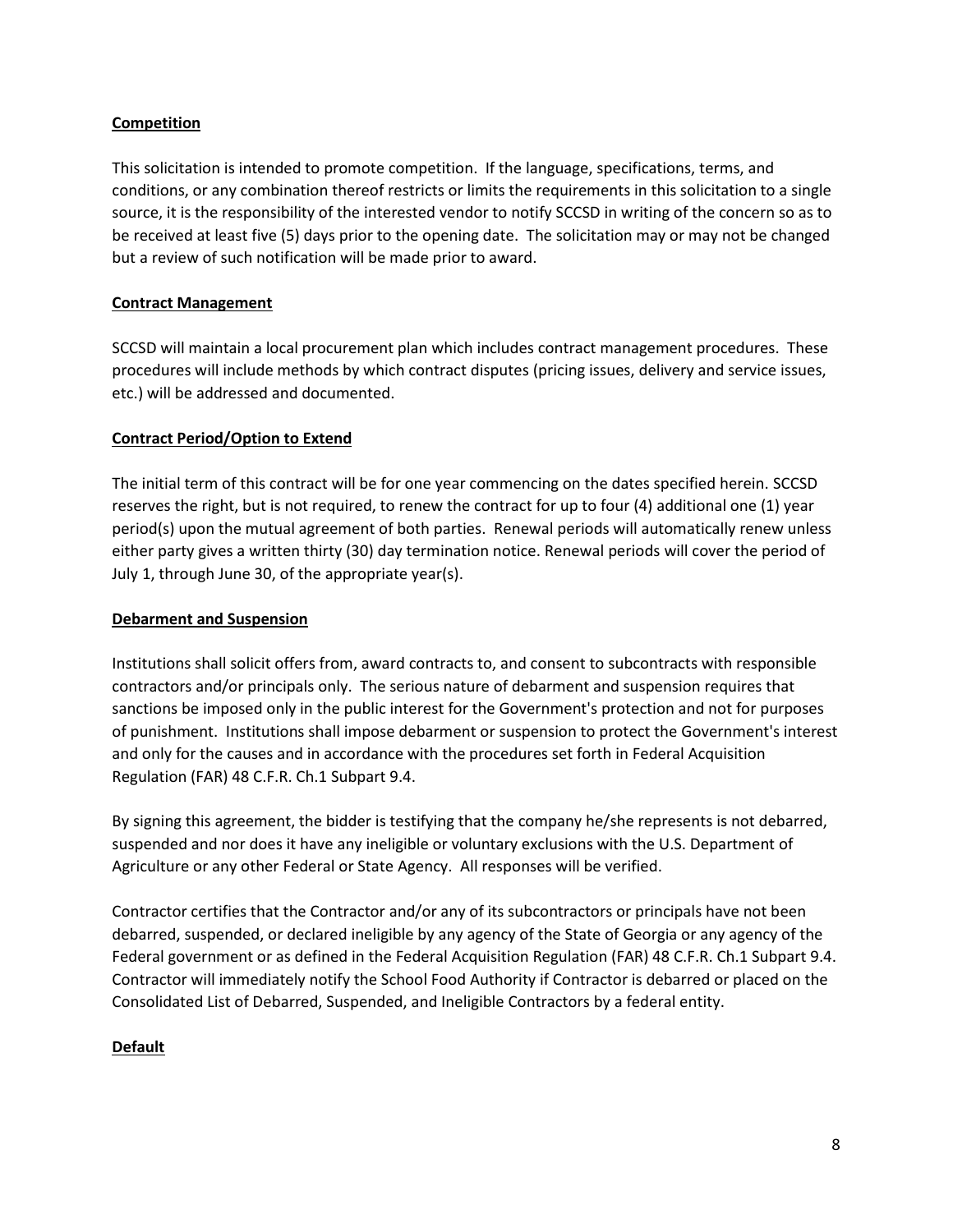In case of default by the vendor, SCCSD has the right to purchase any or all items in default on the open market, with the vendor awarded this solicitation bearing any additional cost which must be reimbursed to SCCSD within thirty (30) days of notification of such costs. The defaulting vendor shall not be considered a responsible bidder for at least three future solicitations after the contract period during which the default existed. Further, the defaulting vendor may be banned outright from future bidding opportunities.

SCCSD will notify the vendor either via electronic mail or other method in writing that SCCSD considers the contractor to be in default. SCCSD may, at that point, choose to suspend the contract, in whole or in part, pending remedy of the default. If the defaulting party is diligently attempting to cure such default, SCCSD may choose to allow the contract to continue, pending satisfactory resolution or SCCSD may choose to suspend the contract.

# **Drug Free Workplace Act**

The vendor must comply with all terms and conditions of the Drug Free Workplace Act (O.C.G.A. 50-24- 3). Additionally, vendor must ensure that all representatives observe tobacco, alcohol, and drug free campus requirements. "Campus" includes all school property *including* parking lots and access roads.

The vendor must comply with all terms and conditions of the Drug Free Workplace Act, S.C. CODE ANN. 44-107-10 et seq. (1976, as amended), if this contract is for a stated or estimated value of \$50,000 or more.

#### **Energy Policy and Conservation Act**

Vendors must comply with mandatory standards and policies relating to energy efficiency which are contained in the state energy conservation plan issued in compliance with the Energy Policy and Conservation Act (PL 94-163, 89 Stat. 871).

# **Equal Employment Opportunity Compliance**

In accordance with Federal Law and U. S. Department of Agriculture policy, this institution is prohibited from discriminating on the basis of race, color, national origin, sex, age, or disability. To file a complaint of discrimination, write USDA, Director, Office of Adjudication, 1400 Independence Avenue, SW, Washington, D.C. 20250-9410 or call toll free (866) 632-9992 (voice). Individuals who are hearing impaired or have speech disabilities may contact USDA through the Federal Relay Service at (800) 877- 8339; or (800) 845-6136 (Spanish). USDA is an equal opportunity provider and employer.

# **Exceptions to Terms and Conditions**

A bidder who takes exception to a material requirement of any part of this solicitation, including a material term and condition, may be rejected.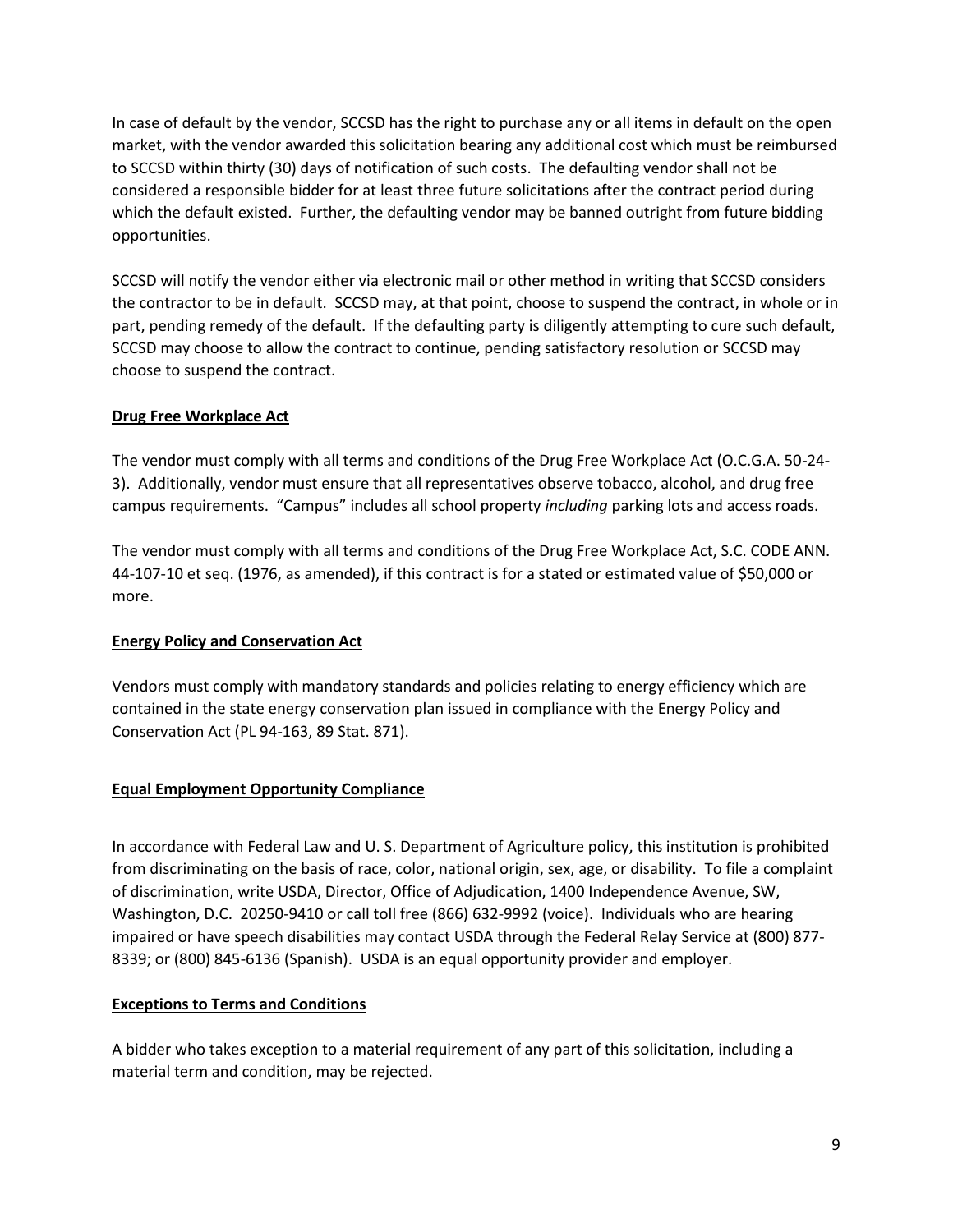#### **Force Majeure**

The vendor shall not be liable for any excess costs if the failure to perform the contract arises out of causes beyond the control and without the fault or negligence of the vendor. Such causes may include, but are not restricted to acts of God or of the public enemy, acts of the Government in either its sovereign or contractual capacity, fires, floods, epidemics, quarantine, restrictions, strikes, freight embargoes, and usually severe weather. In every case the failure to perform must be beyond the control and without the fault or negligence of the vendor.

Written, third party documentation shall be required to support any instance when Force Majeure has been claimed and pricing has been adjusted. Flat fuel surcharges are not allowed.

Force Majeure pricing is intended to be emergency and short-term. Conditions which caused the force majeure claim will be monitored closely to ensure prices revert to contract prices as quickly as possible.

#### **Georgia Law**

Upon award of a contract under this solicitation, the person, partnership, association, or corporation to whom the award is made must comply with the laws of Georgia which require such person or entity to be authorized and/or licensed to do business in this State. Notwithstanding the fact that applicable statues may exempt or exclude the successful bidder from requirements that it be authorized and/or licensed to do business in this State, by submission of this signed proposal, the successful bidder agrees to subject him/herself to the jurisdiction and process of the courts of the Georgia as to all matters and disputes arising or to arise under the contract and the performance thereof, including any questions as to the liability for taxes, licenses, or fees levied by the State.

#### **Hold Harmless**

The vendor shall hold harmless and indemnify SCCSD, its respective officers, and employees for every claim, demand, suit, and award which may be made from any and all damages and claims which may be made by reason of:

- 1) Any injury or death to person or property damage or loss sustained by any person, firm, or corporation caused by any act, neglect, default, or omission of the vendor or any person, firm or corporation, directly or indirectly employed by it upon, or in connection with its performance under this contract;
- 2) Any liability that may arise from the furnishing or use of any copyrighted or not copyrighted formula, secret process, patented or not patented invention in the performance of the services called for under the contract;
- 3) The vendor, at its own expense and risk, shall bear all reasonable attorneys' fees, costs, and expenses which may be incurred in defending against any legal proceeding which may be brought against SCCSD as well as its officers and employees, on any such demand, and satisfy any judgment that may be rendered against any one of them.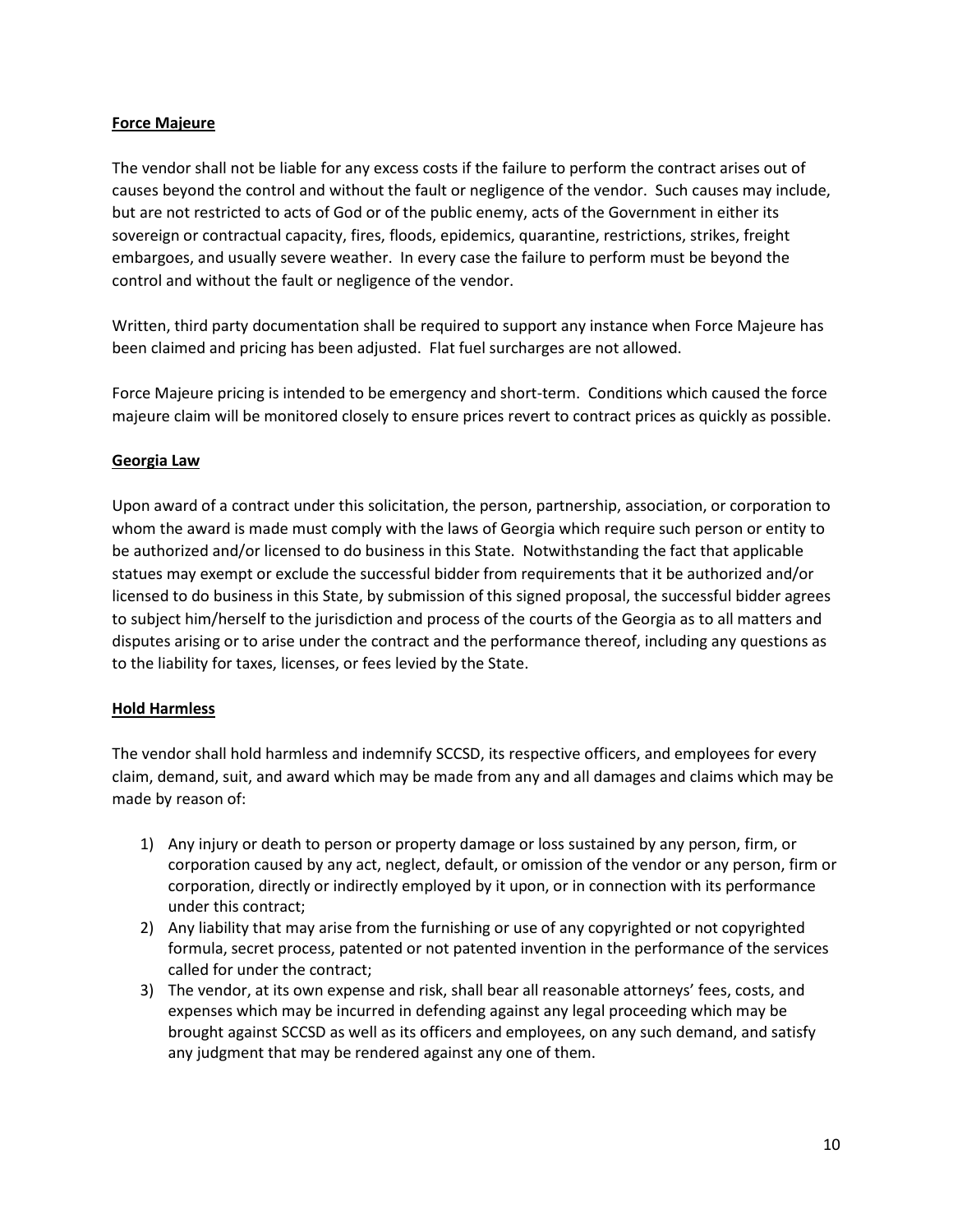#### **Insurance Requirements**

The vendor shall provide and maintain during the entire period of performance under this contract, the following minimum insurance:

- A. *Workman's Compensation:* Coverage of all individuals engaged in any work under this contract, and meeting the requirements of Georgia Law regarding workman's compensation insurance. Bodily injury by Accident-Each employee-\$100,000 Bodily injury by Disease-Each employee-\$100,000 Bodily injury by Disease-Policy Limit-\$500,000
- B. *Comprehensive General Liability:* Limits of coverage shall not be less than \$300,000 per occurrence for bodily injury and \$100,000 property damage per accident.
- C. *Comprehensive Automobile Liability:* Limits of coverage shall not be less than \$100,000 per person and \$300,000 per accident for bodily injury and \$100,000 property damage.

Bidder must provide proof of insurance coverage as part of submitted documents.

# **Lobbying**

Per CFR 7.3018, a Lobbying Certification and Disclosure must be completed for all bids \$100,000 and over.

# **Minority and Small Business Assurances (HUB Statement)**

It is the intent of this bid and SCCSD to provide maximum practicable opportunities to small businesses, minority firms, women's enterprises and labor surplus area firms.

# **Non-Appropriations**

Any contract entered into by SCCSD resulting from this solicitation shall be subject to cancellation without damage or further obligation when funds are not appropriated or otherwise made available to support continuation of performance in a subsequent fiscal year or appropriated period.

#### **Non-Collusion**

Bidder certifies by presenting this offer that the proposal is made without prior understanding, agreement, or connection with any corporation, firm, or person submitting a proposal for the same materials, supplies, or equipment, and is in all respect fair and without collusion or fraud. Vendor certifies understanding that collusive bidding is a violation of State and Federal law and can result in fines, prison sentences, and civil damage awards. Vendor agrees to abide by all conditions of this solicitation, and certify that the person signing the proposal certification is authorized to offer this proposal for the vendor. Vendor further certifies that the provisions of O. C. G. A. 45-10-20 et seq. have not and will not be violated in any respect.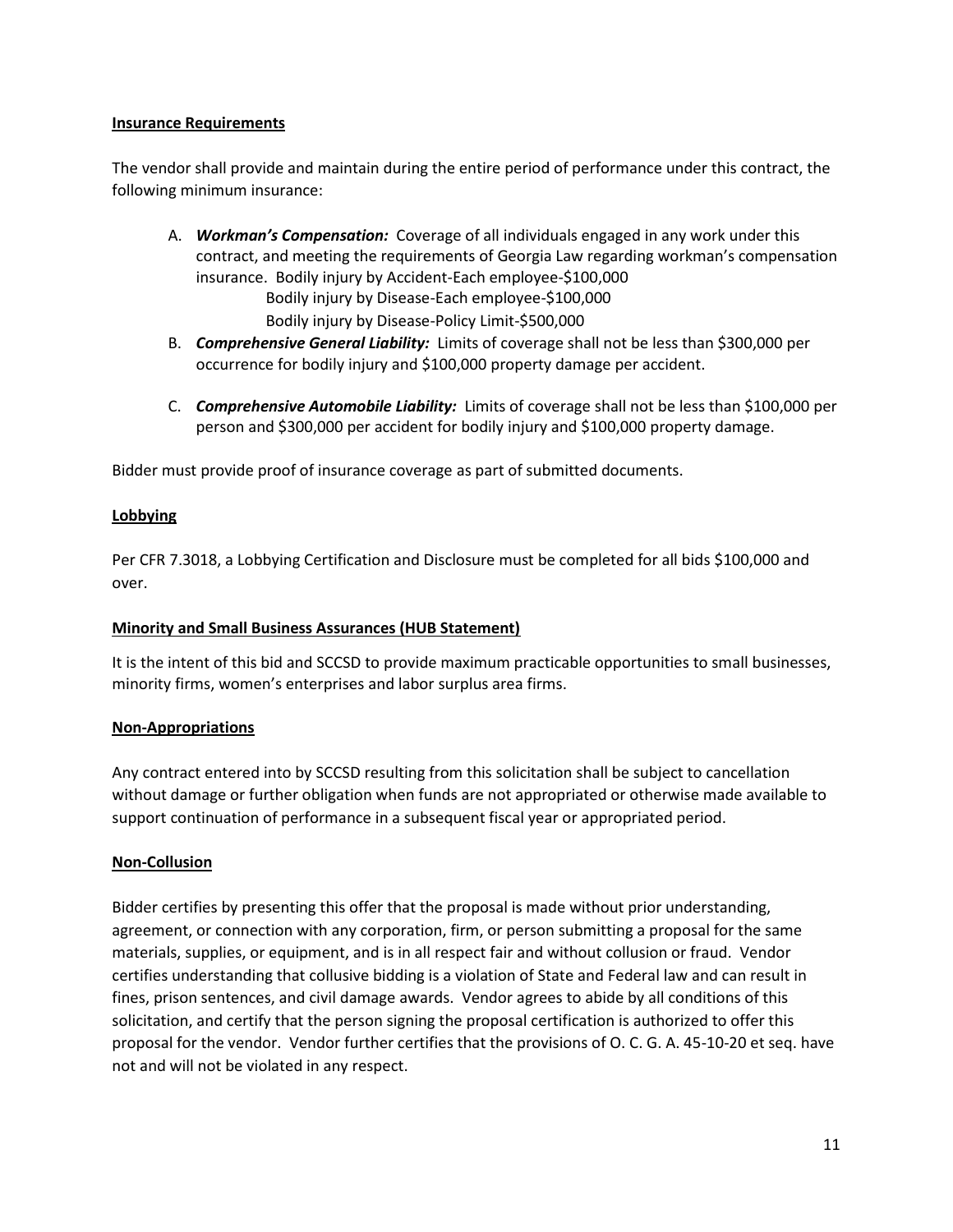Bidder certifies that he/she will comply with USDA Federal Regulations regarding procurement for Child Nutrition Programs – 7 CFR Part 3015 to CFE Part 3016 and 3019.

# **Procurement**

The procurement is intended to comply with all federal, state and local procurement laws. Federal Procurement Laws and Regulations are contained in 7 CFR Part 3016, 7 CFR Part 3019; 7 CFR Part 210, and 7 CFR Part 250.

# **Prohibition Against Conflicts of Interests, Gratuities and Kickbacks**

"Any employee or any official of SCCSD, elected or appointed, who shall take, receive or offer to take or receive either directly or indirectly, any rebate, percentage of contract, money or other things of value, as an inducement or intended inducement, in the procurement of business, or the giving of business, for, or to, or from, any person, partnership, firm of corporation, offering, bidding for, or in open market seeking to make sales to the school district shall be deemed guilty of a felony and upon conviction such person or persons shall be subject to punishment or a fine in accord with State and/or Federal laws."

# **Proposer Qualification**

Proposers must, upon request of SCCSD, furnish satisfactory evidence of their ability to provide products in accordance with the terms and conditions of these specifications. WCSD reserves the right to make the final determination as to their ability to provide the products requested herein.

# **Retention of and Access to Records**

The bidder agrees to retain all books, records, and other documents relative to this agreement for five (5) years after final payment. SCCSD, its authorized agents and/or federal/state representatives shall have full access to, and the right to examine any of said materials during said period. If an investigation or f is in progress, records shall be maintained until stated matter is closed.

# **Right To Protest**

Any protests arising from this solicitation and award shall be made in writing and shall be delivered to Melinda Marshall, Social Circle City School Nutrition, 147 Alcova Drive, Social Circle, GA 30025. The protest shall be filed no later than ten (10) days after the award notice and shall include:

- The name, address, and telephone number of the protester
- The signature of the protester or an authorized representative of the protester
- Identification of the purchasing agency and the solicitation or contract details
- A detailed statement of the legal and factual grounds of the protest including copies of relevant documents
- The form of relief requested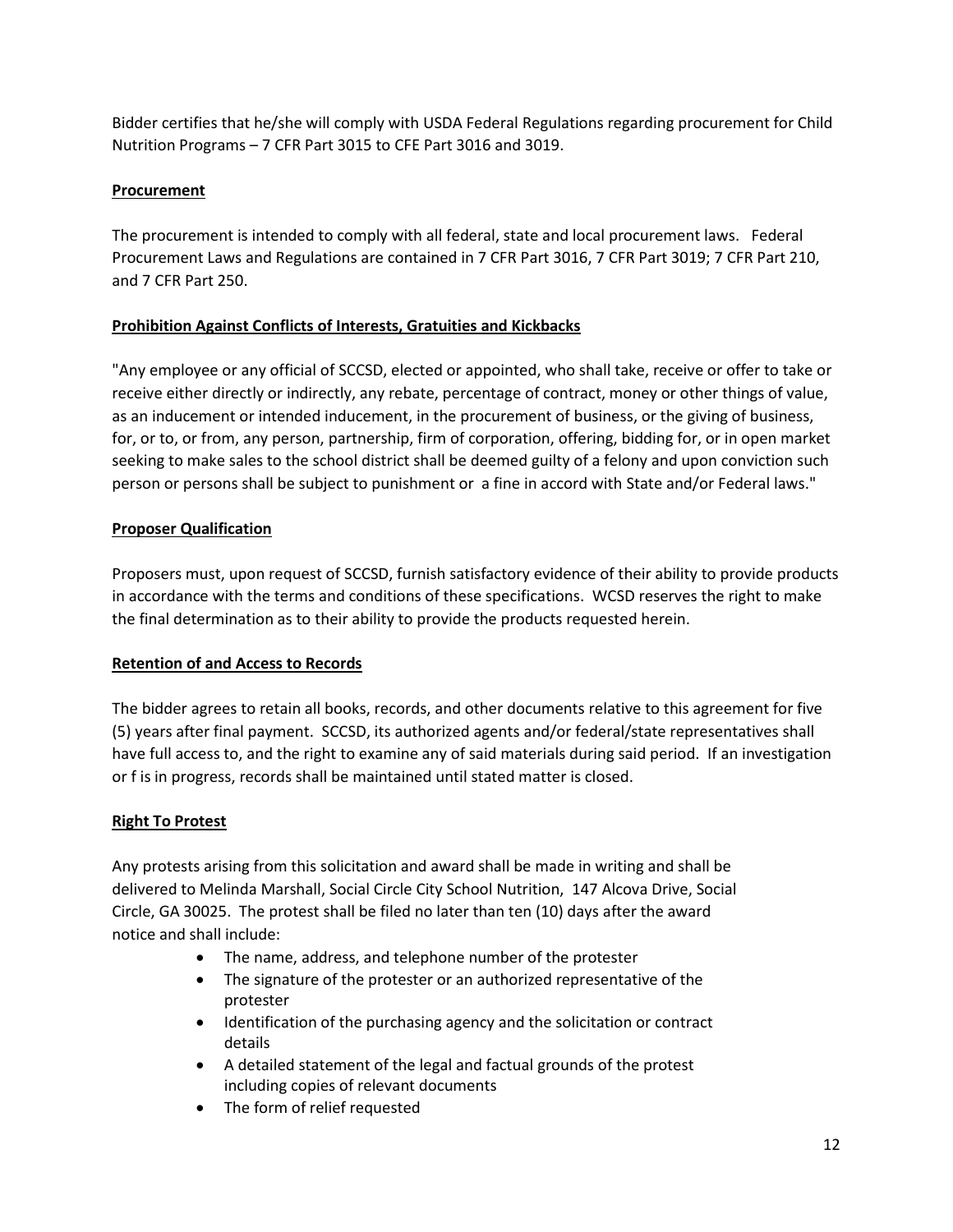A written response to the protest will be made within 30 days from receipt of the protest and all items indicated above.

Failure to follow proper protest procedures shall render protester's claim null and void.

#### **Right to Reject**

SCCSD reserves the right to reject any and all proposals as well as to cancel and reissue the solicitation.

#### **Right to Restrict**

SCCSD reserves the right to refuse to allow any vendor to participate in the proposal process if, in its sole judgment, such action is deemed to be in the best interest of SCCSD. SCCSD may choose to, but is not required to provide a reason for such determination.

#### **Taxes**

Items purchased under this contract by SCCSD are not subject to State and Federal Taxes. Tax exemption certificates will be furnished upon request.

#### **Termination**

Subject to the provisions below, the contract may be terminated for any reason by the school district providing a thirty (30) day advance notice in writing is given to the vendor.

- A. **Termination for Convenience:** In the event that this contract is terminated or canceled upon request and for the convenience of SCCSD without the required thirty (30) days advanced written notice, then SCCSD may negotiate reasonable termination costs, if applicable.
- B. **Termination for Cause:** Termination by the SCCSD for cause, default, or negligence on the part of the vendor, will not allow any termination costs to be assessed to SCCSD. The thirty (30) days advance notice requirement is waived and the default provision in this bid shall apply. Except in dire, extreme circumstances, prior to termination for cause, the following steps will be observed:
	- 1. Contact will be made with vendor's representative/customer service agent via telephone and/or email to alert the vendor of the issue. The vendor will have no more than thirty (30) days to resolve the issue.
	- 2. At the end of thirty (30) days, if the issue still exists, a letter will be mailed to the vendor's bid executive who signed the bid document stating the problem along with a demand for resolution in thirty (30) days or less following the date of the letter.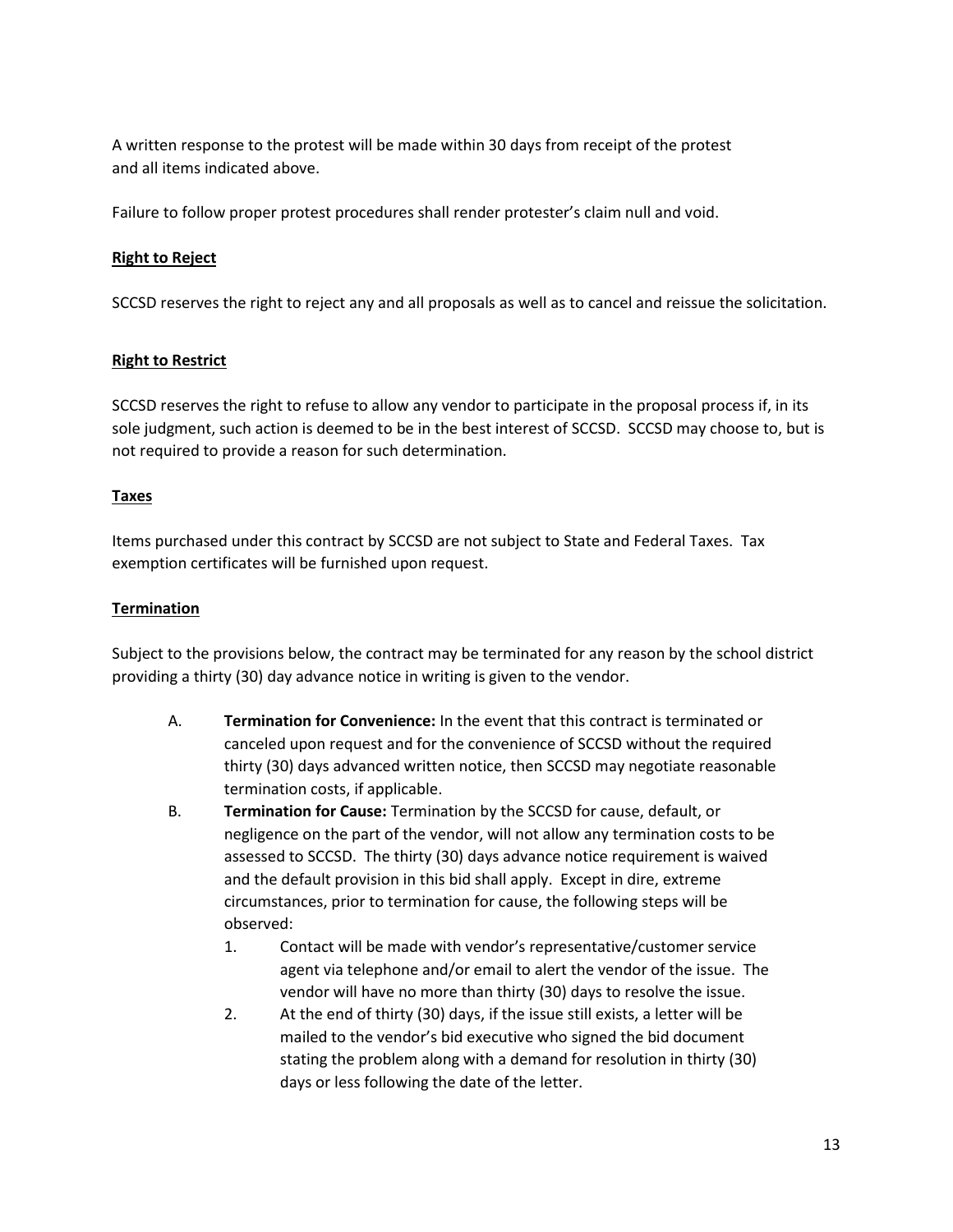3. Failure to resolve the problem at the close of the allotted time period will allow SCCSD to call for the contract to be terminated and immediately proceed with securing alternate sourcing for products.

# **Tie Bid Solution**

In the event of a tie bid, the following method will be used to resolve the tie:

- A. Vendors will provide four (4) samples of marketing materials which are readily available to systems at no cost. A panel will blindly rank all marketing materials submitted highest to lowest as far as interest and relatability to customers. The vendor with the highest ranking of marketing materials will be considered the awarded vendor.
- B. Vendors with lowest per unit cost of all non-half-pint items.

#### **Type of Contract**

A bottom line cost contract with potential for escalation/de-escalation will be awarded to the successful proposer by SCCSD for the period July 1, 2022, through June 30, 2023, in accordance with the provisions and conditions of this solicitation. This contract includes an escalation/de-escalation clause.

This solicitation includes the provision for contract renewals.

#### **Withdrawal or Alteration of Offers**

Offers may be withdrawn following written request on company letterhead prior to the time and date set for submission. Proposals may not be altered, amended, or withdrawn after the submission deadline.

#### **Withheld & Non-Applicable Clauses**

Federal entities are required to include the following clauses when construction or inventions are involved; however, those situations do not apply for this bidding instance.

- Copeland "Anti-Kickback Act"
- Contract Work Hours/Safety Standards Act
- Davis Bacon Act
- Rights to Inventions Made Under a Contract or Agreement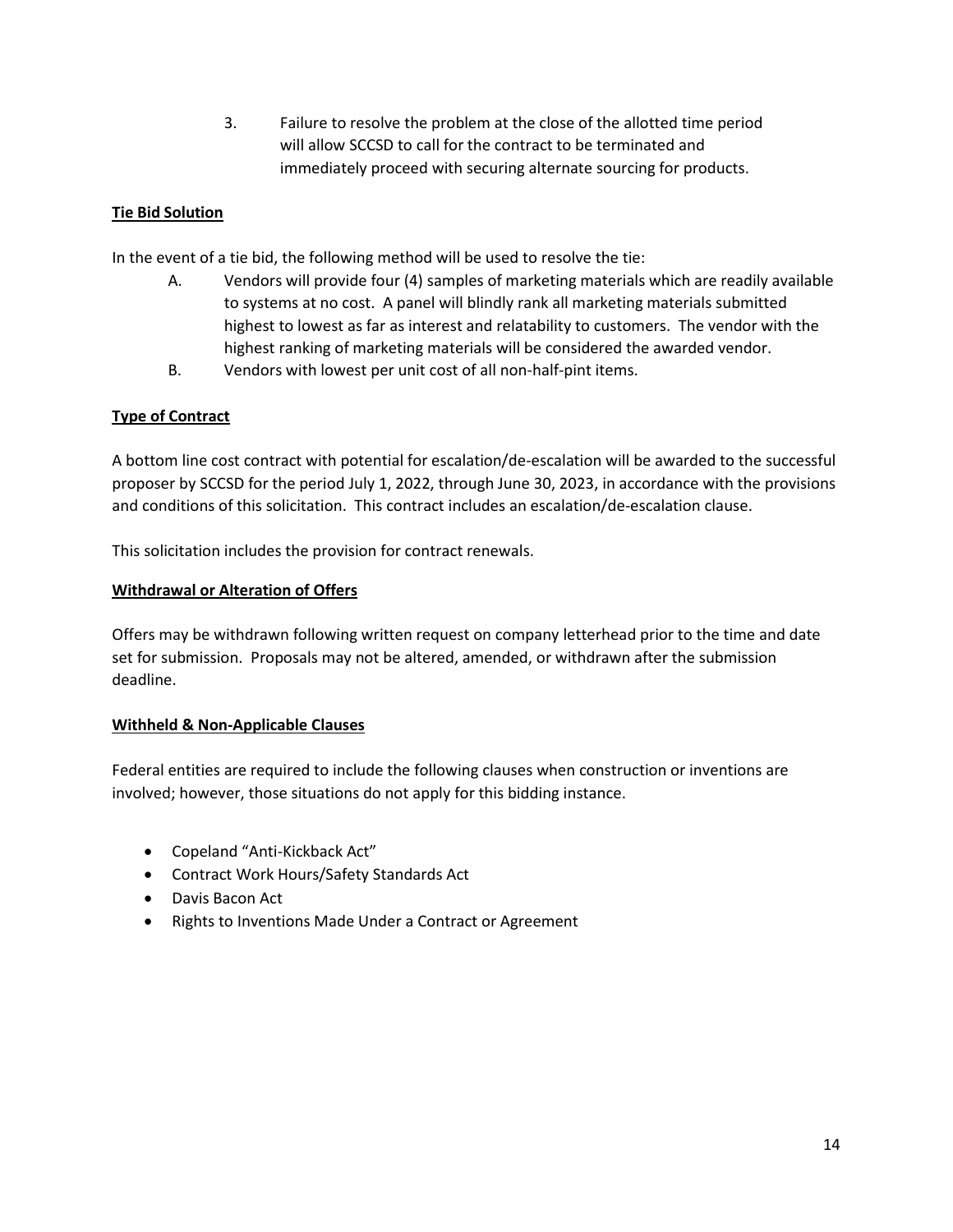# **Solicitation Specific Terms and Conditions**

#### **Product Requirements**

All milk must be fresh, clean, fluid cow's milk, free from objectionable odors and flavors. Milk products shall contain not less than 8.25% nonfat milk solids and have a specific gravity of 1.028 kg/l at approximately 60°F. All fresh milk furnished must be produced in compliance with the most current conditions, regulations, and requirements of the Georgia Department of Agriculture.

- A. Milk products must be furnished and delivered according to the following requirements:
	- 1. Be Grade "A"
	- 2. Be pasteurized, homogenized., and vitamin D enriched
	- 3. Be delivered in various sizes:
		- a. Flavored milk must be available in half-pint containers
		- b. Unflavored milk must be available in half-pint and gallon containers
		- c. Buttermilk must be available in gallon containers
	- 3. Unflavored and flavored milk products must be available, none of which exceed 1% milkfat
		- a. Strawberry and vanilla may be with either 1% or nonfat
		- b. Chocolate must be available with 1% milkfat
		- c. Unflavored (plain) must be available with 1% milkfat
- B. Juice products must be furnished and delivered according to the following requirements:
	- 1. Must contain 100% fruit juice with no added sweeteners
	- 2. Must be pasteurized and free from pulp
	- 3. No artificial colors are preferred
- C. Beverage products are to be delivered in sturdy plastic crates which are clean and free from dirt, debris, and cleaning agent residue. Cardboard boxes or crates may not be used. No more than fifty (50) half-pint containers or four gallon containers may be loaded to an individual crate.
- D. All beverage products will have an expiration date which is *at least* ten (10) days after delivery. Products which expire prior to use must be picked up at a credit issued.
- E. Half-pint beverages must be packaged in clean, leak-proof, tamper-evident coated paper cartons.
- F. Containers must be treated to kill bacteria while providing adequate protection of contents from contamination.
- G. Containers should provide positive nutrition education messages as well as the required nutrition label printed on each container.

SCCSD reserves the right to sample and test beverage products with a selection of our customers to determine product acceptability.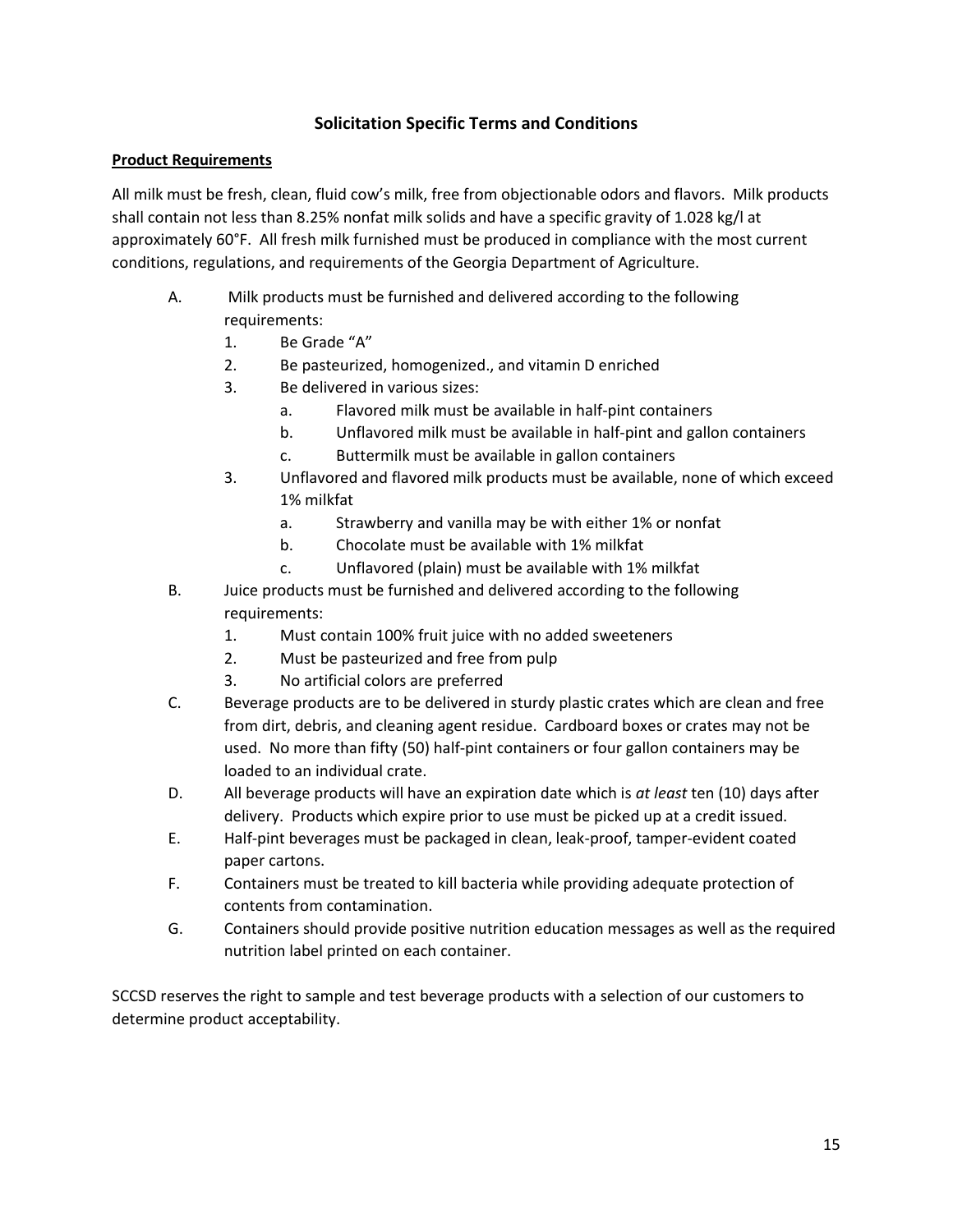### **Delivery and Ordering Requirements**

SCCSD requires beverage delivery to all three (3) sites on a semi- weekly basis. Each school manager will place orders as dictated by usage needs at his/her school. Orders will be placed semi-weekly.

SCCSD expects deliveries to fulfill orders accurately and at a 100% fill rate. Repeated instances of less than complete and/or inaccurate deliveries may result in SCCSD deeming the provider non-responsible. Repeated instances of less than complete and/or inaccurate may result in SCCSD terminating the contract.

Failure to provide milk as ordered which results in meals being served without milk or without a variety of milk options will cause SCCSD to deem meals as "non-reimbursable" according to federal guidelines. Any meals deemed non-reimbursable as a result of milk delivery failures must be reimbursed to SCCSD by the vendor. Vendor will be responsible for payment of the missed federal meal reimbursement (based on status), the missed donated foods allocation, as well as any beverage replacements which are served.

SCCSD is open to the concept of key drop deliveries. In the event that the vendor and SCCSD mutually agree to utilize key drops for some or all of the site deliveries, certain conditions must be agreed to and signed, as described in Appendix D.

General delivery requirements include:

- A. Door and walk-in cooler keys and alarm codes will be provided to vendor for kitchen doors.
- B. Delivery person must not prop exterior doors open, this may result in security alarm calls.
- C. Delivery person is responsible for locking walk-in cooler after delivery, ensuring that alarm is set, and back door is closed, latched, and locked prior to leaving the delivery site.
- D. Deliveries must be made to the walk-in cooler. Walk-in cooler door must never be propped open.
- E. Delivery person is responsible for rotating stock in the cooler so that oldest product is on top and will be used first by SNP staff.
- F. Any carts or other key drop deliveries must be returned to the walk-in cooler if they had to be moved for milk delivery to occur.
- G. Delivery person and site manager will coordinate the where orders and invoices shall be left. Invoices must be left on the day of delivery. Failure to leave an invoice will result in SCCSD verifying delivery and any delivery inaccuracies will resolve to what was determined by SCCSD staff.
- H. Vendor must protect keys at all times. Keys should not be labeled in a manner such that if they are misplaced, a stranger could identify school locations. If the vendor loses any door keys, vendor will be responsible for reimbursing SCCSD for the cost of re-keying doors. If the vendor loses walk-in cooler keys, vendor will be responsible for reimbursing SCCSD for the cost of replacement keys.
- I. Excessive security alarm false calls may result in fines assessed to vendor based on fines assessed to SCCSD by local law enforcement agencies.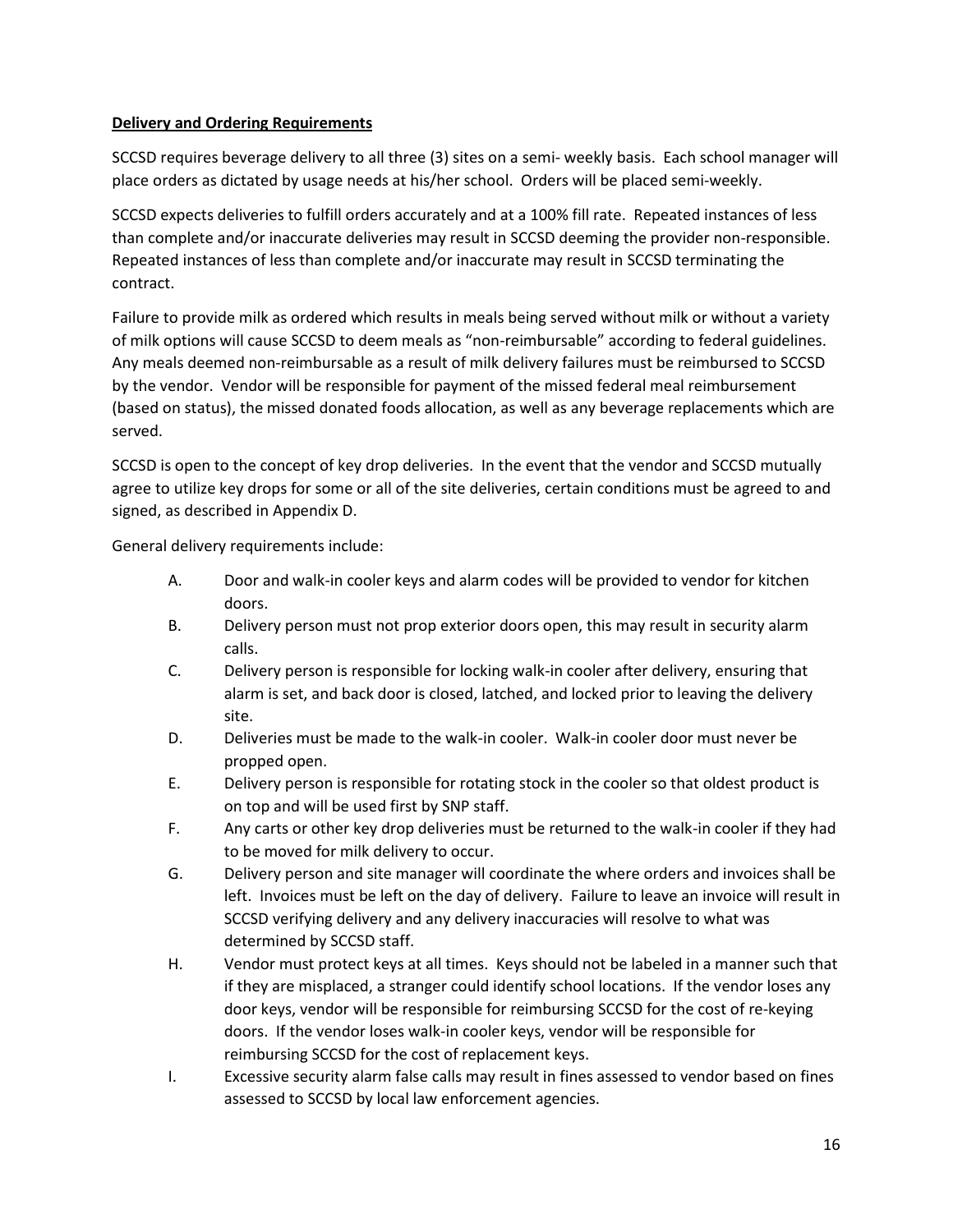- J. Half-pint containers must be closely stacked in crate. If damaged, unsealed, or otherwise unusable containers are located, they must be picked up and a credit issued.
- K. Empty crates are to be removed from service locations weekly.
- L. Beverage products which remain in stock on the last day before an extended holiday (once which lasts more than five days) must be picked up and credited by the vendor. Pick up dates/times should be coordinated with the SNP Central Office.

# **Bid Evaluation**

This solicitation will be awarded based on the following criteria:

- A. Vendor with the lowest per unit cost of all half-pint items (add per unit cost of one of each half-pint item to yield a total)
- B. Customer references and technical aspects
- C. Nutritional evaluation of milk and juice items.

#### **Delivery Statements/Invoicing**

Deliveries must be accompanied by at least two (2) copies of a delivery invoice. Deliveries which are made without proper invoices may result in payment delay for the month. Invoices must include, at a minimum, the following items:

- Site at which delivery was made
- Date of delivery/invoice
- All products delivered
- Pack size of products delivered
- Quantities of each product delivered
- Price per unit of each product
- Extended price for each product
- Total cost of the delivery

The vendor's invoice left at the time of delivery shall agree with the amount of product delivered. Daily invoices and credits shall resolve to a monthly statement. Monthly statements shall be submitted to the SNP Central Office no later than the 15<sup>th</sup> of the month following deliveries. Payment shall be made within thirty (30) days following delivery.

#### **Marketing Materials**

The awarded vendor must have access to and the ability to provide posters, serving line clings, floor "stickers", hanging attention grabbers, pencils, stickers, etc. that will promote the consumption of milk. Marketing materials must be approved by the Central Office before being sent to school sites (Central Office may be used as the distribution point). Marketing materials should be provided at least quarterly during the school year (approximately August, November, February, and early May).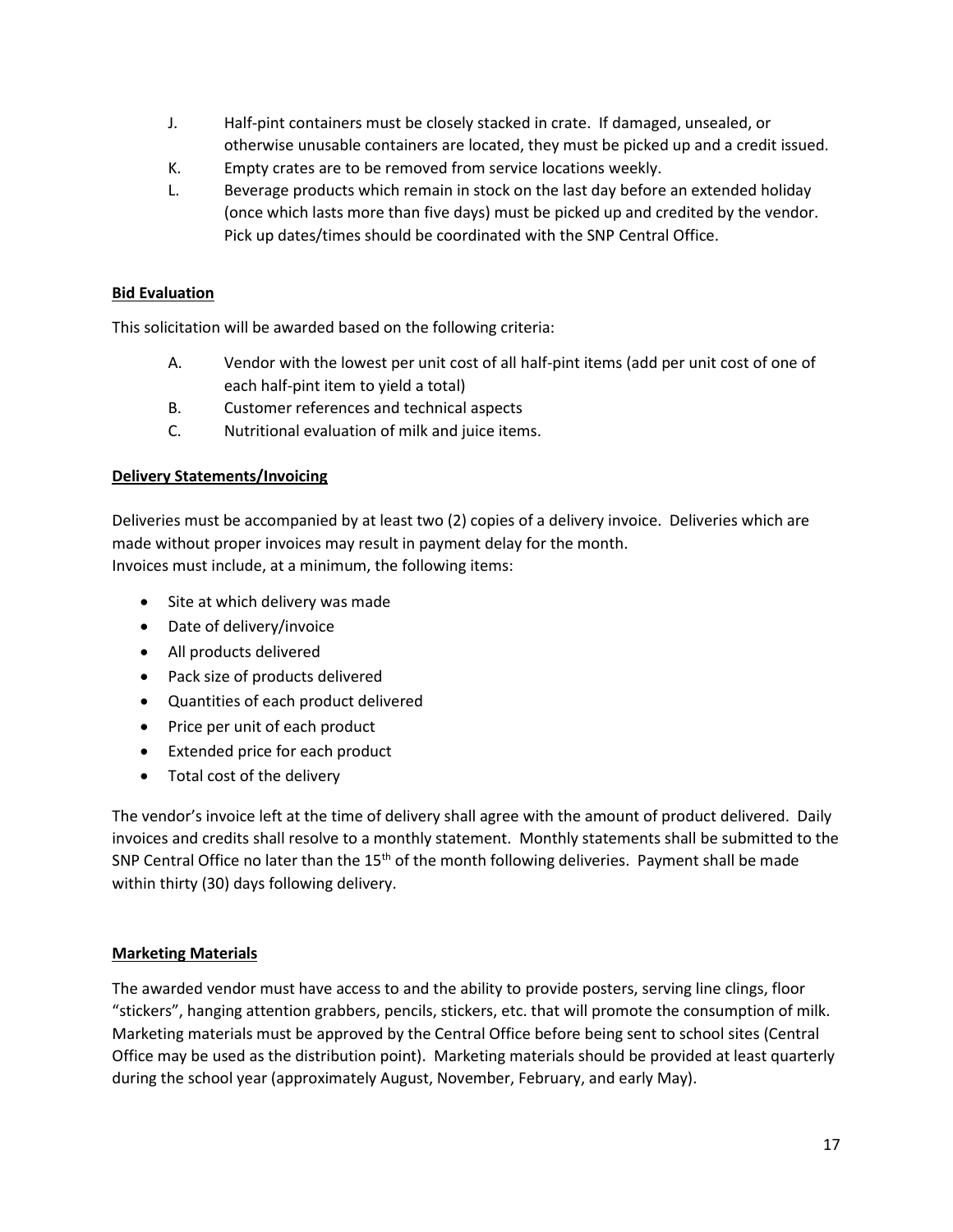#### **Appendix A: Schools List/Calendar**

#### Current Schools List

Social Circle City Primary 439 Annie P. Henderson Drive Social Circle, GA 30025 Manager: Sandy McCaleb Cell: 770-533-2072 Director: Melinda Marshall Cell: 404-754-1498 Principal: Darlene Favors School: 770-464-1411

Social Circle City Elementary 240-A W. Hightower Trail Social Circle, GA 30025 Manager: Vicky Guthrie Cell: 770-337-2612 Director: Melinda Marshall Cell: 404-754-1498 Principal: Maria Hargrove School: 770-464-2664

Social Circle City Middle/High 154 Alcova Drive Social Circle, GA 30025 Manager: Jessica McDole Cell: 765-617-7641 Director: Melinda Marshall Cell: 404-754-1498 Principal: Tim Armstrong School: 770-464-1932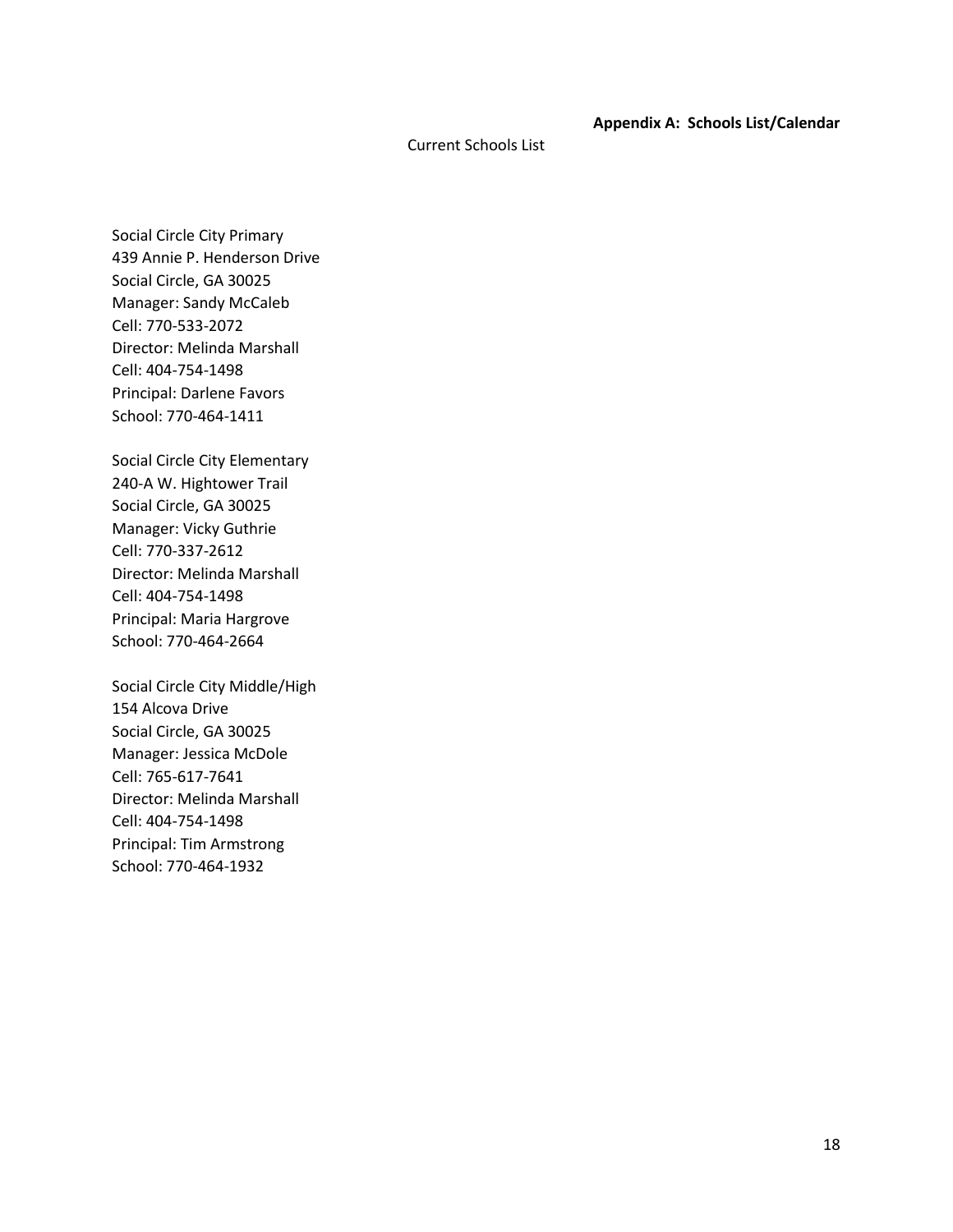# First delivery Before or by August 2, 2022

| First day of school August 3, 2022               |                                                           |
|--------------------------------------------------|-----------------------------------------------------------|
|                                                  | Labor Day Holiday September 5-6, 2022                     |
|                                                  | Fall break Week of October 10-14, 2022                    |
|                                                  | Thanksgiving week November 21-25, 2022                    |
|                                                  | Christmas break December 19, 2022 through January 3, 2023 |
| Martin Luther King, Jr. holiday January 16, 2023 |                                                           |
|                                                  | Winter break February $17 - 21$ , 2023                    |
| Spring Break week April $3 - 7$ , 2023           |                                                           |
| Last day of school May 26, 2023                  |                                                           |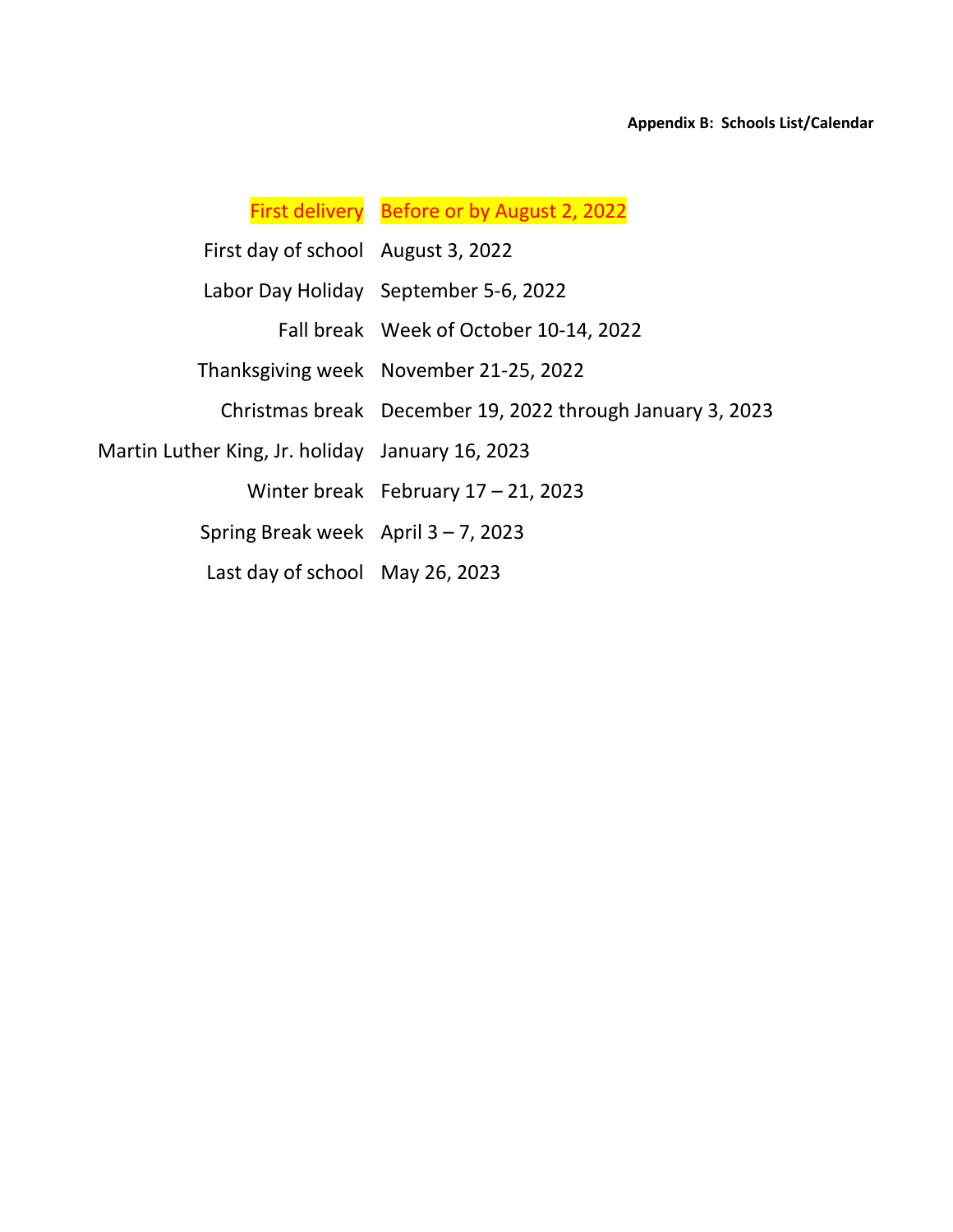#### **Appendix C: Proposal Certification/Contract Agreement**

Social Circle City School District

Dairy and Beverage Bid

#### Proposal Certification/Contract Agreement

School Year 2022-2023

This contract agreement must be completed by the vendor and returned with the submission.

I have, as an authorized representative of this vendor, carefully examined and fully understand the General and Solicitation Specific Terms and Conditions and related documents. By signing below and submitted this proposal, we agree to all terms and conditions by so signing this document.

As part of this submission, pricing reflects delivery to individual schools on a semi-weekly basis.

| Signature (authorized company official): |  |
|------------------------------------------|--|
|                                          |  |
| Print or type name:                      |  |
|                                          |  |
| Title:                                   |  |
|                                          |  |
| Company:                                 |  |
| <b>DUNS Number:</b>                      |  |
|                                          |  |
| Date                                     |  |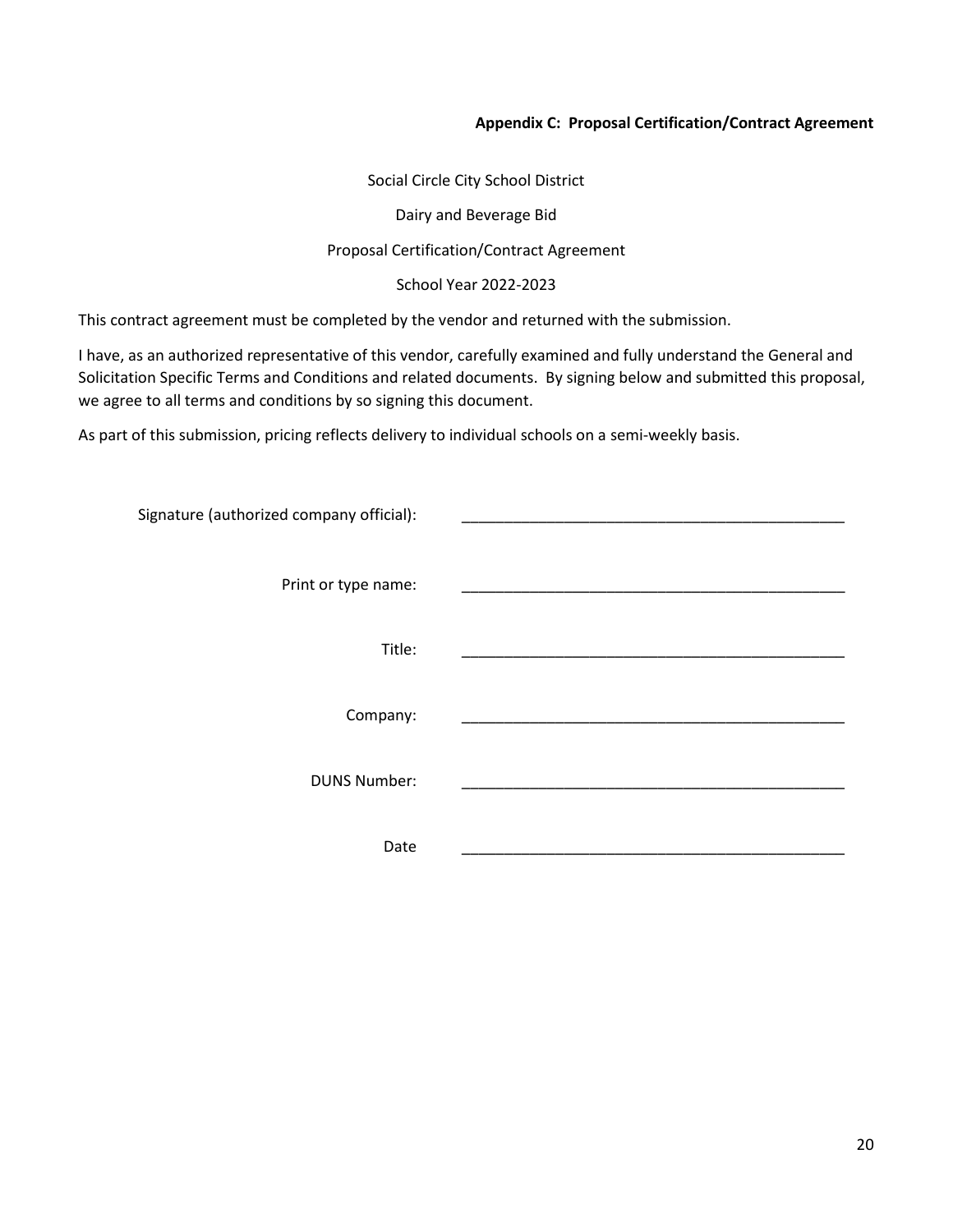#### **Appendix C: Proposal Certification/Contract Agreement**

# Social Circle City School District Pricing Submission Form

#### Instructions:

Enter your company's name at the top right.

For each item, enter the price per unit, extended to no more than four (4) decimal places. Mark if the product has less than 51% non-domestic ingredients and carry to the Buy American Certification document in order to offer explanation and justification.

Your company is required to offer chocolate milk at 1% milkfat levels.

For flavored vanilla and strawberry, mark the level of milkfat which your company is able to provide. Your company should be able to provide at least two flavors of 100% juice. Enter the flavors that your company can provide.

Vendor:

| <b>Product Description</b>                                                  | Unit               | <b>Est Annual</b> | <b>Price/Unit</b> | Non- |
|-----------------------------------------------------------------------------|--------------------|-------------------|-------------------|------|
|                                                                             |                    | <b>Usage</b>      |                   | Dom  |
| Milk, unflavored, 1% milkfat                                                | $\frac{1}{2}$ pint | 180,000           |                   |      |
| Milk, flavored chocolate 1%                                                 |                    | 180,000           |                   |      |
| Milk, flavored strawberry<br>$\bigcirc$ 1% milkfat OR $\bigcirc$<br>non-fat | $\frac{1}{2}$ pint | 90,500            |                   |      |
| 1% milkfat OR ◯ non-fat<br>Milk, flavored vanilla                           | $\frac{1}{2}$ pint | 90,500            |                   |      |
| Milk, unflavored, non-fat                                                   | $\frac{1}{2}$ pint | 10,000            |                   |      |
|                                                                             |                    |                   |                   |      |
| Juice, 100% fruit juice, flavor 1:                                          | $\frac{1}{2}$ pint | Combined:         |                   |      |
| Juice, 100% fruit juice, flavor 2:                                          | $\frac{1}{2}$ pint | 50,000            |                   |      |
|                                                                             |                    |                   |                   |      |
| Milk, buttermilk                                                            | Gallon             | 100               |                   |      |
| Milk, unflavored, 1% milkfat                                                | Gallon             | 100               |                   |      |

By signing and dating this document, I confirm that I am authorized to obligate my company to provide the abovelisted products at the initial price quoted.

Signature (authorized company official):

Print or type name:

Title: \_\_\_\_\_\_\_\_\_\_\_\_\_\_\_\_\_\_\_\_\_\_\_\_\_\_\_\_\_\_\_\_\_\_\_\_\_\_\_\_\_\_\_\_\_

Date \_\_\_\_\_\_\_\_\_\_\_\_\_\_\_\_\_\_\_\_\_\_\_\_\_\_\_\_\_\_\_\_\_\_\_\_\_\_\_\_\_\_\_\_\_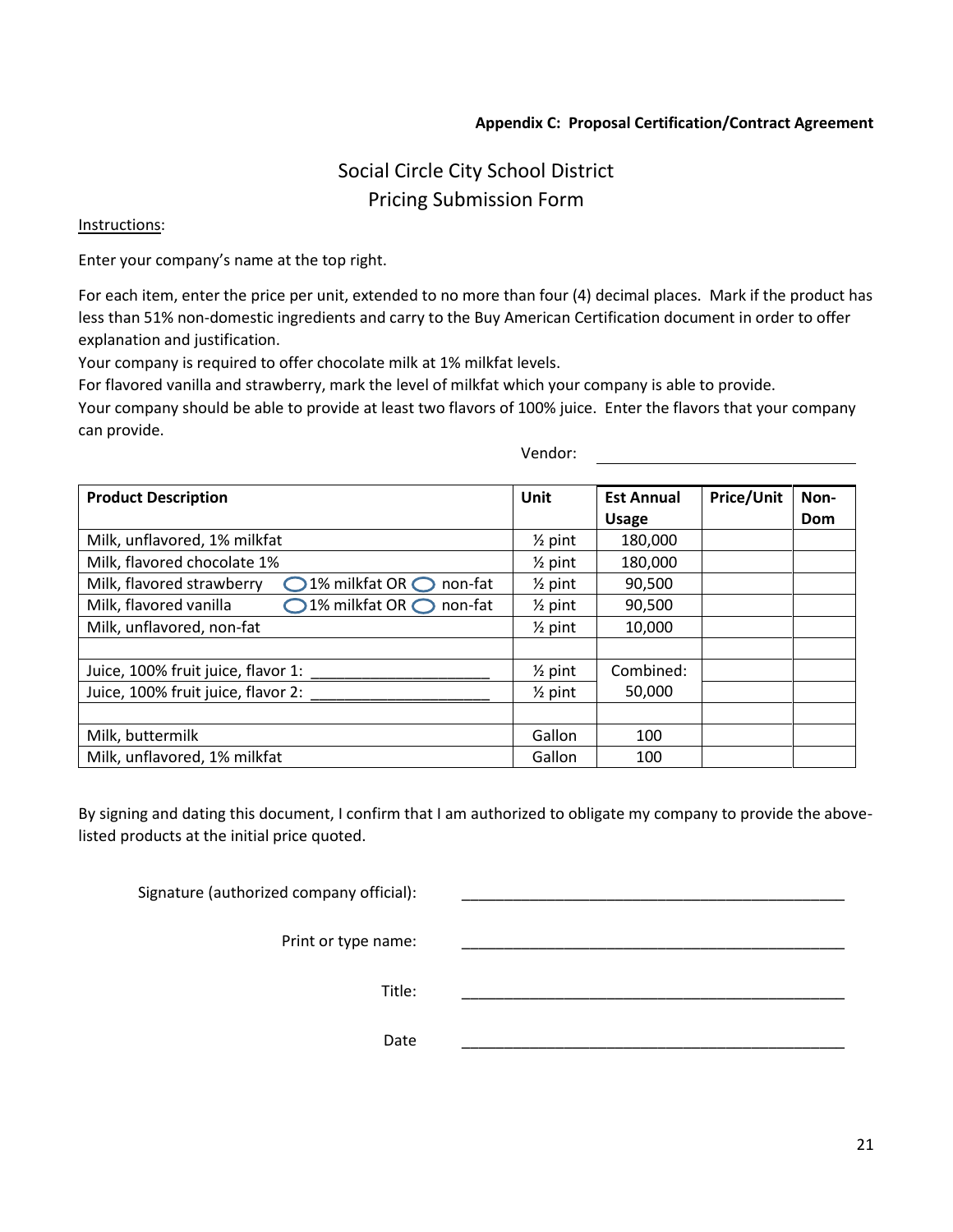#### **Appendix E: Buy American Certification**

# **Buy American Certification**

Suppliers must comply with the Buy American provision for all program purchases and vendors must:

- 1) certify that the products they are offering are domestic, or
- 2) request permission to provide an alternative item when domestic is not available or is priced substantially higher than the non-domestic item.

Requests for alternatives or exceptions should be made as a last resort.

If you do not have a domestic item to provide for any of the line item specifications on this bid, we will entertain a request for exception at the time of bid. Those items must be submitted at the time of the bid using the form below. Each item will be thoughtfully considered.

Requests for items which will be consistently non-domestic, but were not awarded as non-domestic, must be made in writing using this form. Requests should be submitted at least fourteen (14) days prior to the scheduled delivery date.

| Specified item | Mark one:<br>"Limited/lack of<br>availability" or "Price"<br>Limited/lack<br>Price<br>of availability |  | Substitute item:<br>include item name,<br>vendor # and country of<br>origin | Price of item<br>originally<br>specified | Price of<br>suggested<br>alternate<br>item |
|----------------|-------------------------------------------------------------------------------------------------------|--|-----------------------------------------------------------------------------|------------------------------------------|--------------------------------------------|
|                |                                                                                                       |  |                                                                             |                                          |                                            |
|                |                                                                                                       |  |                                                                             |                                          |                                            |
|                |                                                                                                       |  |                                                                             |                                          |                                            |
|                |                                                                                                       |  |                                                                             |                                          |                                            |
|                |                                                                                                       |  |                                                                             |                                          |                                            |
|                |                                                                                                       |  |                                                                             |                                          |                                            |
|                |                                                                                                       |  |                                                                             |                                          |                                            |
|                |                                                                                                       |  |                                                                             |                                          |                                            |
|                |                                                                                                       |  |                                                                             |                                          |                                            |
|                |                                                                                                       |  |                                                                             |                                          |                                            |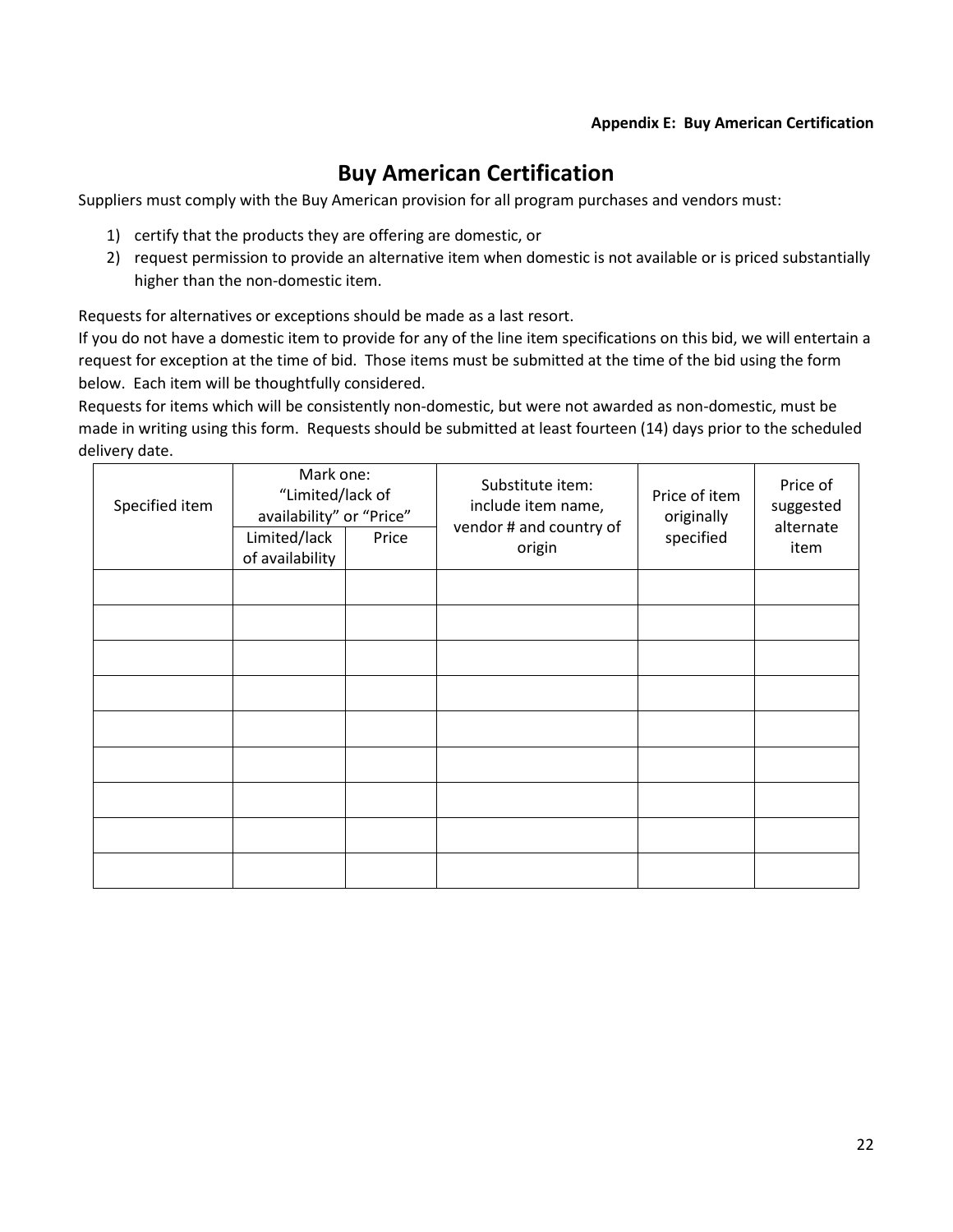#### **Appendix F: Key Drop Agreement**

#### Key Drop Delivery Agreement

In order to provide deliveries by means of key drop or unattended deliveries, the following requirements must be met:

- 1. Products must be kept cold during delivery. Milk products are allowed to be received at no greater than 45°. If milk deliveries arrive and temperatures are greater than 45°, product will be refused and must be replaced in time for when the product was planned for service.
- 2. Products will remain under the exclusive control of company delivery personnel throughout the entire delivery until departing the facility.
- 3. Prior to key drop deliveries commencing, a schedule for deliveries will be established which will include schools being serviced by key drop and the approximate delivery window for such deliveries.
- 4. Any products which do not meet temperature requirements when checked must be replaced prior to meal service.
- 5. Delivery personnel who will be delivering key drop products must have name and contact information provided to SCCSD prior to deliveries occurring. (This section may be provided following award.)

By signing and dating this document, I confirm that I am authorized to obligate my company to provide key drops which adhere to the above standards.

| the control of the control of the control of the control of the control of the control of                                  | Signature (authorized company official): |
|----------------------------------------------------------------------------------------------------------------------------|------------------------------------------|
| <u> 1989 - Johann John Stone, markin film yn y breninnas yn y breninnas y breninnas y breninnas y breninnas y bre</u>      | Print or type name:                      |
|                                                                                                                            | Title:                                   |
| <u> 1989 - Johann John Stone, market fan de Amerikaanske kommunister fan de Amerikaanske kommunister fan de Amerikaans</u> | Date                                     |
|                                                                                                                            | Delivery personnel name:                 |
|                                                                                                                            | Contact information:                     |
|                                                                                                                            | Delivery personnel name:                 |
|                                                                                                                            | Contact information:                     |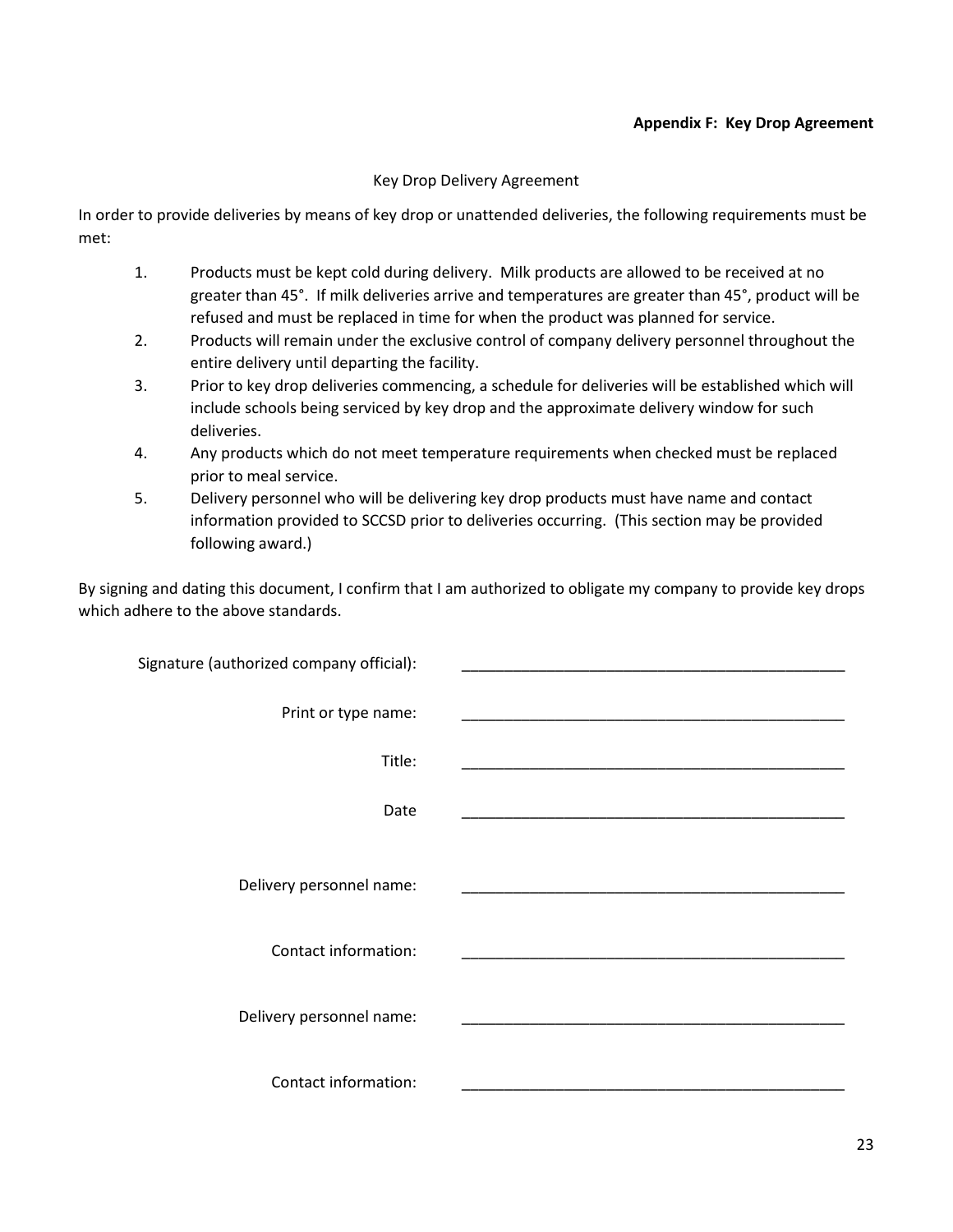#### **Appendix G: Debarment Certification**

# **DEPARTMENT CERTIFICATION Certification Regarding Debarment, Suspension, Ineligibility And Voluntary Exclusion - Lower Tier Covered Transaction**

The regulations implementing Executive Order 12549, Debarment and Suspension, 7 CFR Part 3017.510, Participants' responsibilities require this certification. The regulations were published a Part IV of the January 30, 1989, Federal Register (pages 4722-4733). Copies of the regulations may be obtained by contacting the Department of Agriculture agency with which this transaction originated.

- (1) The prospective lower tier participation certifies, by submission of this proposal, that neither it nor its principals is presently debarred, suspended, proposed for debarment, declared ineligible, or voluntary excluded from participation in this transaction by any Federal department or agency.
- (2) Where the prospective lower tier participant is unable to certify to any of the statements in this certification, such prospective participant shall attach an explanation to this proposal.

| Signature (authorized company official): |
|------------------------------------------|
|                                          |
| Print or type name:                      |
| Title:                                   |
|                                          |
| Company:                                 |
|                                          |
| DUNS number:                             |
|                                          |
| Date:                                    |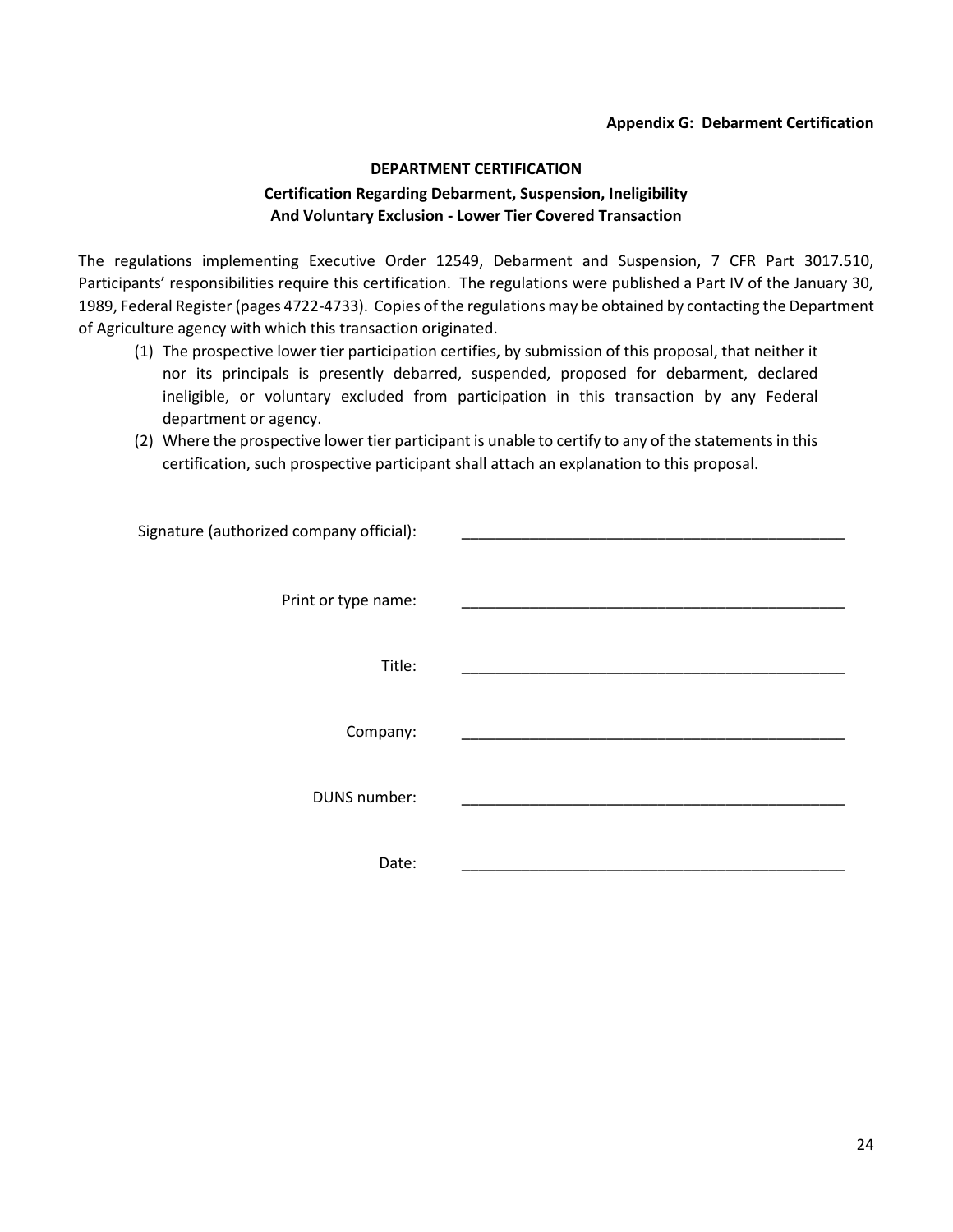# **Appendix H: Lobbing Disclosure/Instructions**

### **DISCLOSURE OF LOBBYING ACTIVITIES**

Complete this form to disclose lobbying activities pursuant to 31 U. S. C. 1352

# Approved by OMB 0348-0046

| 1. Type of Federal Action                                                                                                                                                                                                                                                                                                                                                                                                                                                                                                                                                                                                               | 2. Status of Federal Action                                   |                                                                                                 |                                  | 3. Report Type:                                                                                                                                                                                   |
|-----------------------------------------------------------------------------------------------------------------------------------------------------------------------------------------------------------------------------------------------------------------------------------------------------------------------------------------------------------------------------------------------------------------------------------------------------------------------------------------------------------------------------------------------------------------------------------------------------------------------------------------|---------------------------------------------------------------|-------------------------------------------------------------------------------------------------|----------------------------------|---------------------------------------------------------------------------------------------------------------------------------------------------------------------------------------------------|
| a. contract<br>b. grant<br>c. cooperative agreement<br>d. loan<br>e. Ioan guarantee<br>f. loan insurance<br>4. Name and Address of Reporting Entity                                                                                                                                                                                                                                                                                                                                                                                                                                                                                     | a. bid/offer/application<br>b. initial award<br>c. post-award |                                                                                                 |                                  | a. initial filing<br>b. material changes<br>For Material Change Only:<br>Year: _____ Quarter: ____<br>Date of last report________<br>5. If Reporting Entity in No. 4 is a Sub-awardee, Enter Name |
| Prime                                                                                                                                                                                                                                                                                                                                                                                                                                                                                                                                                                                                                                   | Sub-Awardee<br>Tier $\_\_\_\_\_\$<br>If known                 |                                                                                                 | and Address of Prime:            |                                                                                                                                                                                                   |
| Congressional District, if known                                                                                                                                                                                                                                                                                                                                                                                                                                                                                                                                                                                                        |                                                               |                                                                                                 | Congressional District, if known |                                                                                                                                                                                                   |
| 6. Federal Department/Agency:<br>8. Federal Action Number, if known                                                                                                                                                                                                                                                                                                                                                                                                                                                                                                                                                                     |                                                               | 7. Federal Program Name/Description<br>CFDA Number, if applicable_<br>9. Award Amount, if known |                                  |                                                                                                                                                                                                   |
| 10. a. Name and Address of Lobbying Entity                                                                                                                                                                                                                                                                                                                                                                                                                                                                                                                                                                                              |                                                               |                                                                                                 |                                  | b. Individuals Performing Services (including address if                                                                                                                                          |
| (if individual, last name, first name, MI):                                                                                                                                                                                                                                                                                                                                                                                                                                                                                                                                                                                             |                                                               |                                                                                                 |                                  | different than No. 10a) (last name, first name, MI):                                                                                                                                              |
| 11. Information requested through this form is authorized by title 31 U.S.C.<br>section 1352. This disclosure of lobbying activities is a material representation of<br>fact upon which reliance was placed by the tier above when this transaction was<br>made or entered into. This disclosure is required pursuant to 31 U.S.C. 1352.<br>This information will be reported to the Congress semi-annually and will be<br>available for public inspection. Any person who fails to file the required<br>disclosure shall be subject to a civil penalty of not less than \$10,000 and not more<br>than \$100,000 for each such failure. |                                                               |                                                                                                 | Signature:                       |                                                                                                                                                                                                   |
|                                                                                                                                                                                                                                                                                                                                                                                                                                                                                                                                                                                                                                         |                                                               |                                                                                                 |                                  | Tel No.: _____________________<br>Date: ________                                                                                                                                                  |
| <b>Federal Use Only</b>                                                                                                                                                                                                                                                                                                                                                                                                                                                                                                                                                                                                                 |                                                               |                                                                                                 |                                  | Authorized for Local Reproduction<br>Standard Form - LLL (Rev 7/97)                                                                                                                               |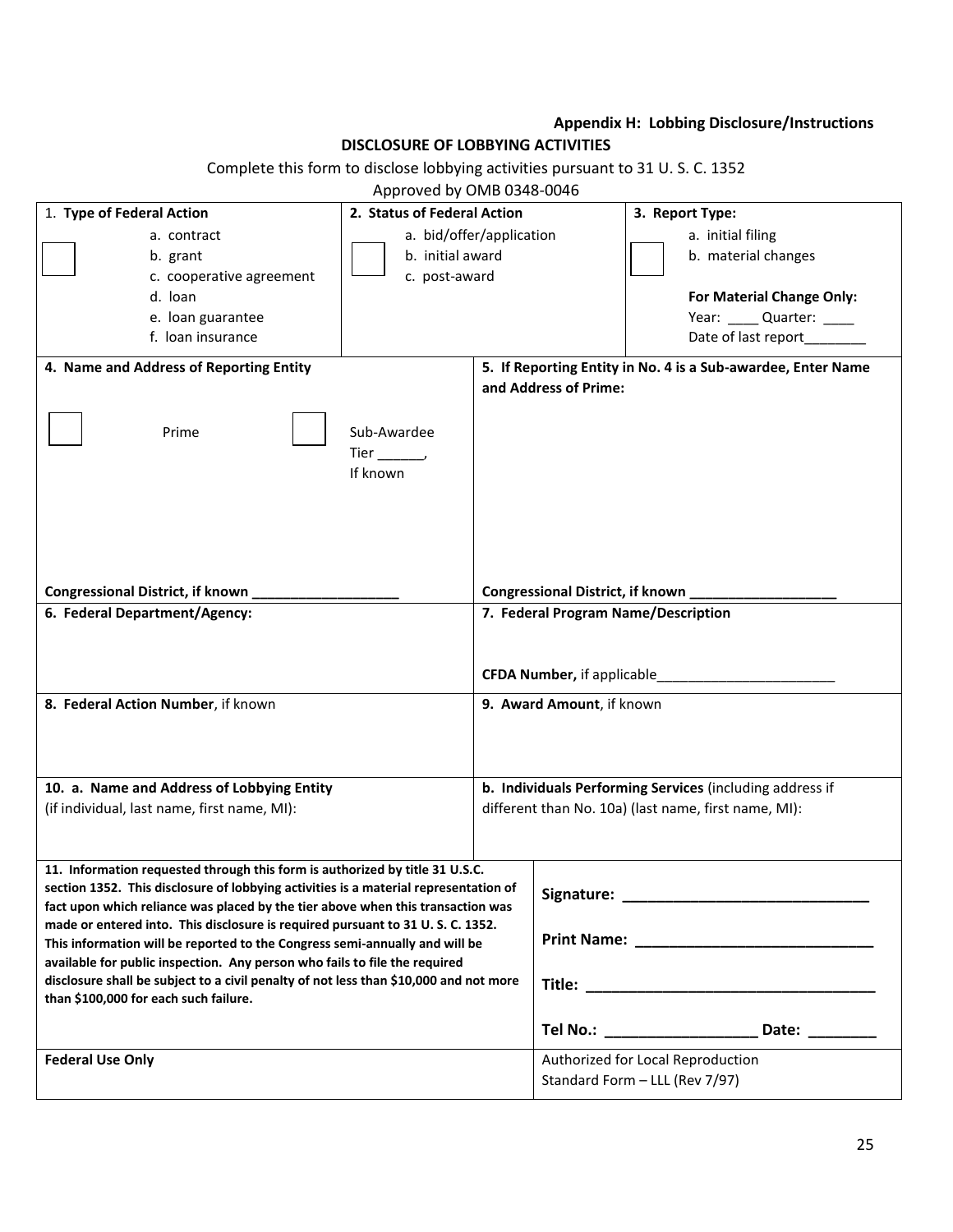#### **INSTRUCTIONS FOR COMPLETION OF SF-LLL, DISCLOSURE OF LOBBYING ACTIVITIES**

This disclosure form shall be completed by the reporting entity, whether sub-awardee or prime Federal recipient, at the invitation or receipt of a covered Federal action, or a material change to a previous filing, pursuant to title 31 U. S. C. section 1352. The filing of a form is required for each payment or agreement to make payment to any lobbying entity or influencing or attempting to influence an officer or employee of any agency, a Member of Congress, an officer or employee of Congress, or an employee of a Member of Congress in connection with a covered Federal action. Use the SF-LLL-A Continuation Sheet for additional information if the space on the form is inadequate. Complete all items that apply for both the initial filing and material change report. Refer to the implementing guidance published by the Office and Management and Budget for additional information.

1. Identify the type of covered Federal action for which lobbying activity is and/or has been secured to influence the outcome of a covered Federal action.

2. Identify the status of the covered action.

3. Identify the appropriate classification of this report. If this is a follow-up report caused by a material change to the information previously reported, enter the year and quarter in which the change occurred. Enter the date of the last previously submitted report by this reporting entity for this covered Federal action.

4. Enter the full name, address, city, state, and zip code of the reporting entity. Include Congressional District, if known. Check the appropriate classification of the reporting entity that designates if it is, or expects to be a prime or sub-awardee recipient. Identify the tier of the sub-awaredee, e.g., the first sub-awardee of the prime is the  $1<sup>st</sup>$  tier. Sub-awards include but are not limited to subcontracts, sub-grants, and contract awards under grants.

5. If the organization filing the report in item 4 checks "sub-awardee", then enter the full name, address, city, state and zip code of the prime Federal recipient. Include Congressional District, if known.

6. Enter the name of the Federal agency making the award or loan commitment. Include at least one organizational level below the agency name, if known. For example, Department of Transportation, United States Coast Guard.

7. Enter the Federal program name or description for the covered Federal action (item 1). If known, enter the full Catalog of Domestic Assistance (CFDA) number for grants, cooperative agreements, loans, and loan commitments.

8. Enter the most appropriate Federal identifying number available for the Federal action identified in item 1 [e.g., Request for Proposal (RFP) number; invitation for Bit (IFB) number; grant announcement number; the contract, grant, or loan award number; the application/proposal control assigned by the Federal agency]. Include prefixes, e.g., "RFP-DE\_90-01".

9. For a covered Federal action where there has been an award or loan commitment by the Federal agency, enter the Federal amount of the award/loan commitment for the prime entity identified in item 4 or 5.

10. (a) Enter the full name, address, city, state, and zip code of the lobbying entity engaged by the reporting entity identified in item 4 to influence the covered Federal action.

 (b) Enter the full names of individual(s) performing services, and include full address if different than 10(a). Enter Last name, First name, and Middle Initial (MI).

11. Enter the amount of compensation paid or reasonably expected to paid by the reporting entity (item 4) to the lobbying entity (item 10). Indicate whether the payment has been made (actual) or will be made (planned). Check all boxes that apply. If this is a material change report, enter the cumulative amount of payment made or planned to be made.

According to the Paperwork Reduction Act of 1995, no persons are required to respond to a Collection of information unless it displays a valid OMB control number. The valid OMB control number for this information collection is 0348-0046. The time required to complete this information is estimated to average 10 minutes per response, including the time to review instructions, search existing data resources, gather the data needed, and complete and review the information collection.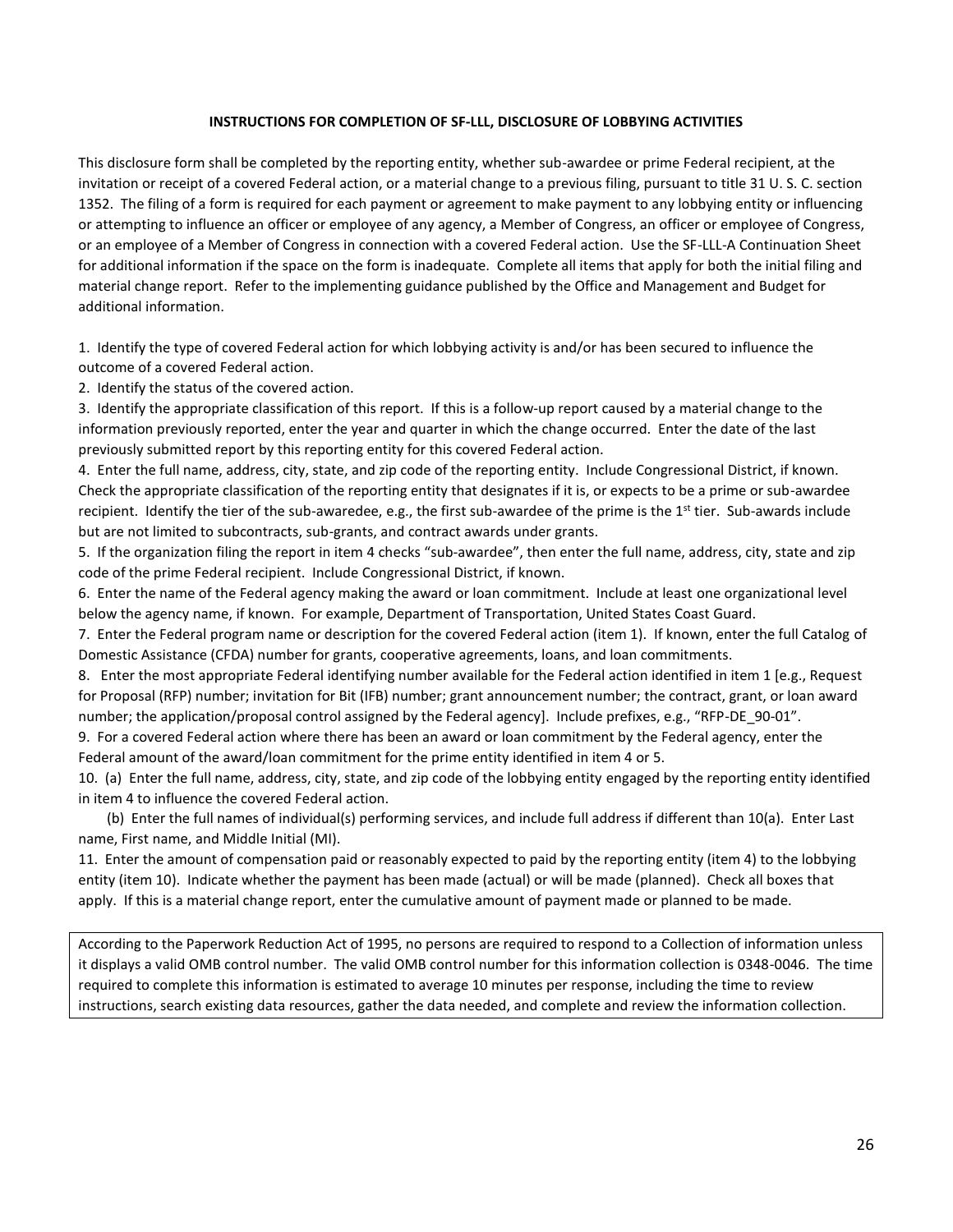#### **Appendix I: Contractor Affidavit**

#### Contractor Affidavit under O.C.G.A. § 13-10-91(b)(1)

By executing this affidavit, the undersigned contractor verifies its compliance with O.C.G.A. § 13-10-91, stating affirmatively that the individual, firm or corporation which is engaged in the physical performance of services on behalf of the SCCSD has registered with, is authorized to use and uses the federal work authorization program commonly known as E-Verify, or any subsequent replacement program, in accordance with the applicable provisions and deadlines established in O.C.G.A. § 13-10-91. Furthermore, the undersigned contractor will continue to use the federal work authorization program throughout the contract period and the undersigned contractor will contract for the physical performance of services in satisfaction of such contract only with subcontractors who present an affidavit to the contractor with the information required by O.C.G.A. § 13-10-91(b). Contractor hereby attests that its federal work authorization user identification number and date of authorization are as follows:

Federal Work Authorization User

| <b>Identification Number:</b> |  |
|-------------------------------|--|
| Date of Authorization:        |  |
| Name of Contractor:           |  |
| Name of Project:              |  |
| Name of Dublic Employees      |  |

Name of Public Employer:

I hereby declare under penalty of perjury that the foregoing is true and correct.

Executed on \_\_\_\_\_\_\_\_\_\_\_\_(Date) in \_\_\_\_\_\_\_\_\_\_\_\_\_\_\_\_\_\_\_\_(city), \_\_\_\_\_\_(state).

\_\_\_\_\_\_\_\_\_\_\_\_\_\_\_\_\_\_\_\_\_\_\_\_\_\_\_\_\_\_\_\_\_ Signature of Authorized Officer or Agent

\_\_\_\_\_\_\_\_\_\_\_\_\_\_\_\_\_\_\_\_\_\_\_\_\_\_\_\_\_\_\_ Printed Name of Authorized Officer or Agent

\_\_\_\_\_\_\_\_\_\_\_\_\_\_\_\_\_\_\_\_\_\_\_\_\_\_\_\_\_\_\_ Printed Title of Authorized Officer or Agent SUBSCRIBED AND SWORN BEFORE ME

ON THIS \_\_\_\_ DAY OF \_\_\_\_\_\_\_\_\_\_\_\_(Date)

\_\_\_\_\_\_\_\_\_\_\_\_\_\_\_\_\_\_\_\_\_\_\_\_\_\_\_\_\_\_\_\_\_ NOTARY PUBLIC (seal)

My Commission Expires: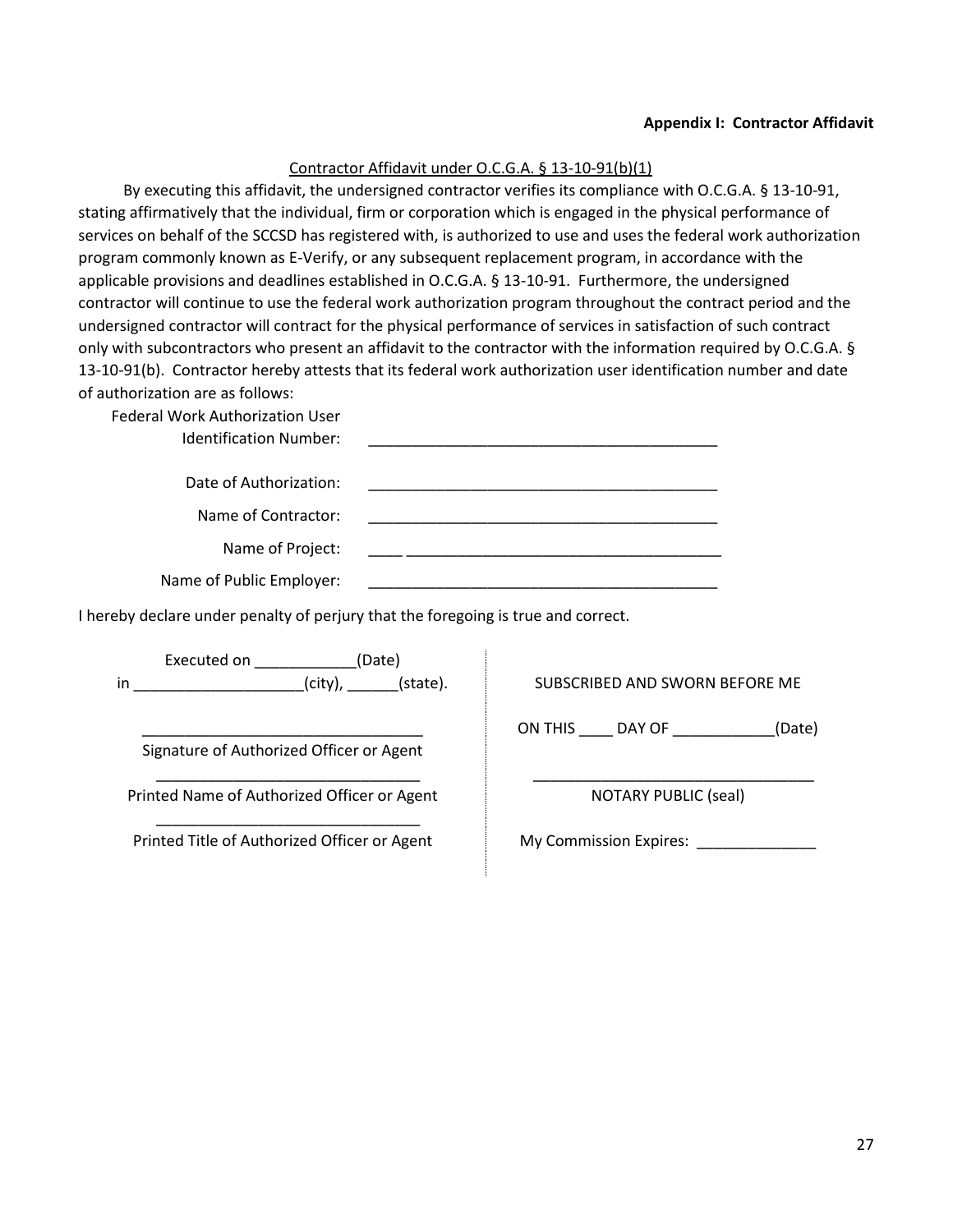#### **Appendix J: Immigration and Security Form**

#### Immigration and Security Form

- A. In order to ensure compliance with the Immigration Reform and Control Act of 1986 (IRCA), D.L. 99-603 and the Georgia Security and Immigration Compliance Act O.C.G.A. 13-10-90 et.seq., contractor must initial one of the sections below:
- \_\_\_\_\_ Contractor has 500 or more employees and Contractor warrants that Contractor has complied with the Immigration Reform and Control Act of 1986 (IRCA), D.L. 99-603 and the Georgia Security and Immigration and Compliance Act by registering at<https://www.vis-dhs.com/EmployerRegistration> and verifying information of all new employees; and by executing any affidavits required by the rules and regulations issued by the Georgia Department of Labor set forth at Rule 300-10-1-.01 et.seq.
- \_\_\_\_\_ Contractor has 100 499 employees and Contractor warrants that no later than July 1, 2008, Contractor will register a[t https://www.vis-dhs.com/EmployerRegistration](https://www.vis-dhs.com/EmployerRegistration) to verify information of all new employees in order to comply with the Immigration Reform and Control Act of 1986 (IRCA), D.L. 99-603 and the Georgia Security and Immigration and Compliance Act; and by executing any affidavits required by the rules and regulations issued by the Georgia Department of Labor set forth at Rule 300-10-1-.01 et.seq.
- \_\_\_\_\_ Contractor has 99 or fewer employees and Contractor warrants that no later than July 1, 2009, Contractor will register a[t https://www.vis-dhs.com/EmployerRegistration](https://www.vis-dhs.com/EmployerRegistration) to verify information of all new employees in order to comply with the Immigration Reform and Control Act of 1986 (IRCA), D.L. 99-603 and the Georgia Security and Immigration and Compliance Act; and by executing any affidavits required by the rules and regulations issued by the Georgia Department of Labor set forth at Rule 300-10-1-.01 et.seq.
- B. Contractor shall use commercially reasonable efforts to include a similar provision in all written agreements with any subcontractors engaged to perform services under this contract.

|                        | Signature | Date |
|------------------------|-----------|------|
| Firm Name              |           |      |
| <b>Mailing Address</b> |           |      |
| City, State, ZIP       |           |      |
| Telephone              |           |      |
| <b>Email address</b>   |           |      |

Contractor Affadavit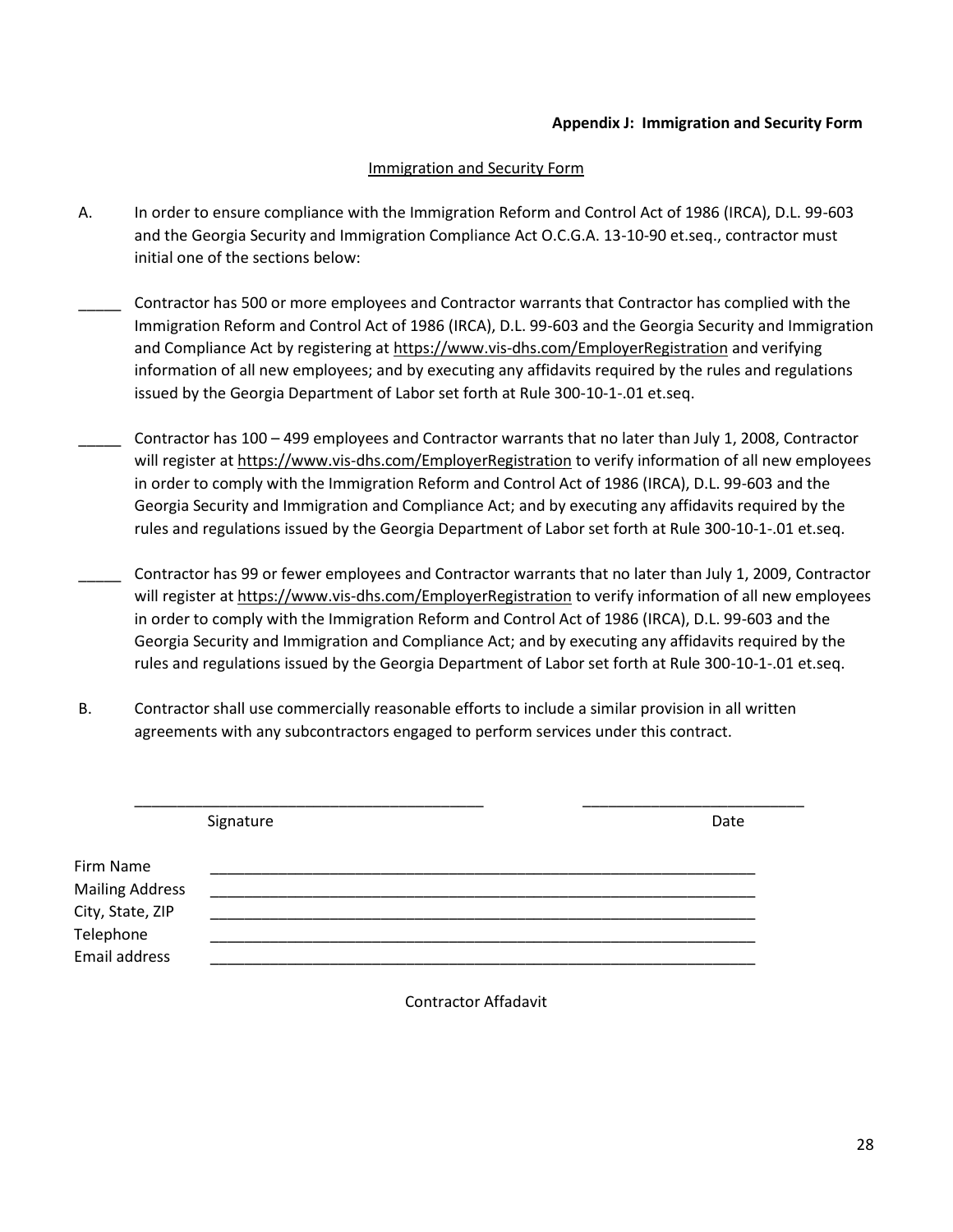# **Appendix K: Bidder questionnaire**

Please answer the following questions by marking "yes" or "no".

|                                                                                                                                                                   | <b>YES</b> | <b>NO</b> |
|-------------------------------------------------------------------------------------------------------------------------------------------------------------------|------------|-----------|
| Will your company provide a dedicated customer service representative to work<br>with SCCSD on this account?                                                      |            |           |
| Will your company provide a dedicated bid executive to work with SCCSD on this<br>account?                                                                        |            |           |
| Does your company have sufficient warehouse space and delivery trucks to<br>provide semi-weekly deliveries to all three (3) school throughout the school<br>year? |            |           |
| Does your company utilize third-party HACCP verification/inspection?                                                                                              |            |           |
| Does your company offer electronic ordering?                                                                                                                      |            |           |
| Does your company perform background checks on your delivery personnel who<br>will be in our schools?                                                             |            |           |
| Does your company provide uniforms which readily identify your delivery<br>personnel as company representatives?                                                  |            |           |
| Has your company ever defaulted on a contract with a school system?                                                                                               |            |           |
| Given the current number of bids under contract by your company, can your<br>company provide the service levels to SCCSD as specified in this solicitation?       |            |           |